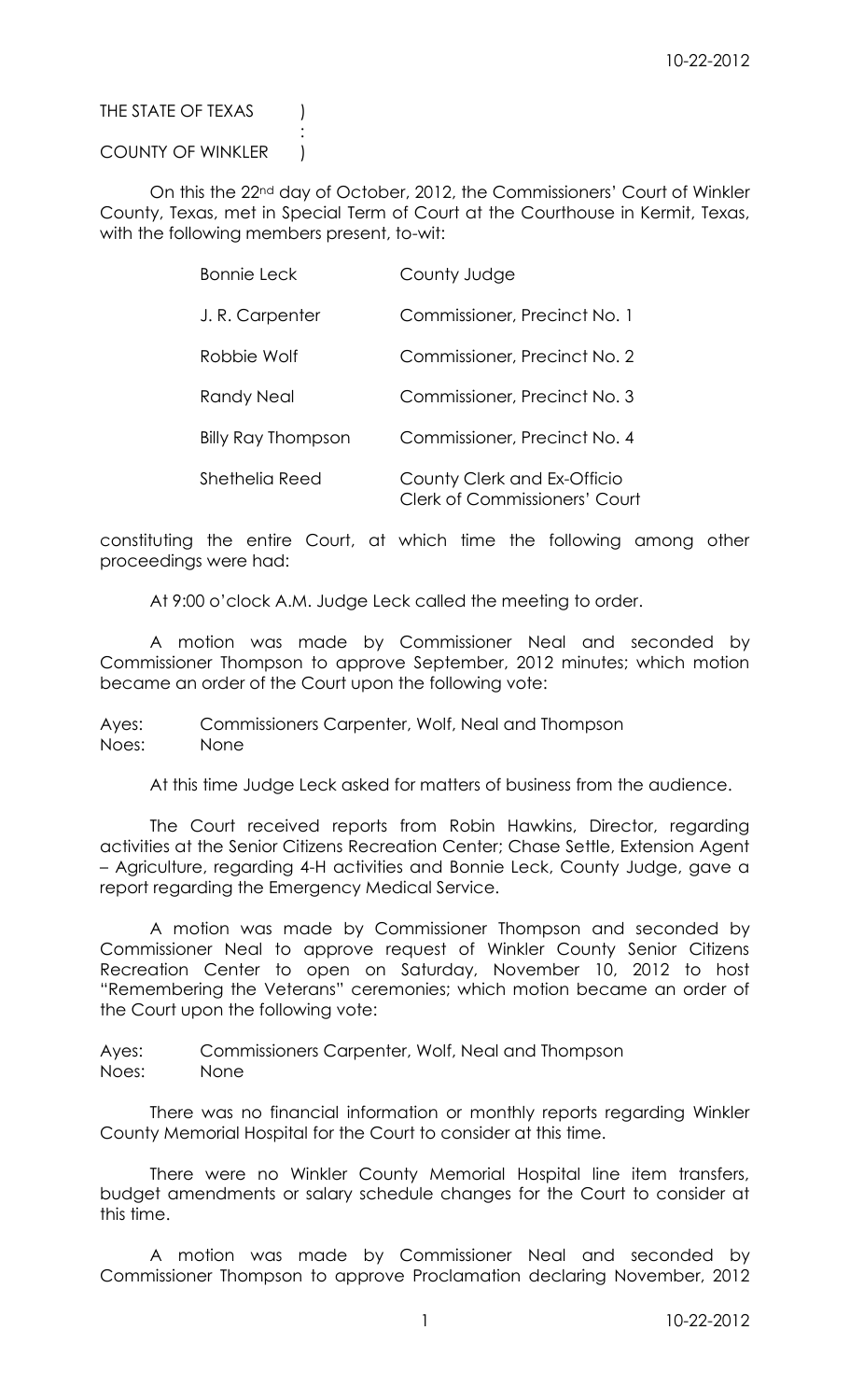as Home Care and Hospice Month in Winkler County; which motion became an order of the Court upon the following vote:

Ayes: Commissioners Carpenter, Wolf, Neal and Thompson Noes: None

## **PROCLAMATION**

## 2012 Home Care and Hospice Month

WHEREAS, home care services provide high quality and compassionate health care services to those in need, especially at times of community or personal health care crisis; and

WHEREAS, home care is the most preferred method of health care delivery among disabled, elderly and chronically ill individuals eager to live independently in their own homes as long as they possibly can; and

WHEREAS, home care in Texas is a growing alternative to hospitalization or other institutionbased forms of health care for acute and chronic illness, providing care to hundreds of thousands of Texans each year; and

WHEREAS, hospice care provides humane and comforting support for terminally ill patients and their families, including pain control, palliative medical care, and social, emotional and spiritual services; and

WHEREAS, hospice fulfills basic human needs of feeling comfortable in familiar surroundings and of attaining physical and emotional peace during the last stage of life; and

WHEREAS, the Texas Association for Home Care and Hospice and home care and hospice providers in Texas have declared the month of November, 2012 as "Home Care and Hospice Month" with the theme of "Home Is Where The Heart Is" and are calling on all Texans to observe this occasion with appropriate ceremonics and activities;

NOW, THEREFORE, WE, THE WINKLER COUNTY COMMISSIONERS' COURT do hereby proclaim the month of November, 2012, as HOME CARE AND HOSPICE MONTH in Winkler County and encourage the support and participation of all citizens in learning more about the home care and hospice philosophy of care for the elderly, disabled, and terminally ill.

THEREFORE, IN OFFICIAL RECOGNITION WHEREOF, we, the undersigned do hereby affix our signatures this 22<sup>nd</sup> day of October, 2012.

nni Bonnie Leck

Winkler County Judge

Carpentes R. Carpenter

Commissioner, Precinct 1

hdv Neal

Commissioner Precinct 3



Robbie

Commissioner, Precinct 2

Billv R⊿G Thom

Commissioner, Precinct 4

A motion was made by Commissioner Neal and seconded by Commissioner Thompson to approve request of Ariel Watkins to use Recreation Center at County Park in Kermit for baby shower on Saturday, November 10, 2012; which motion became an order of the Court upon the following vote: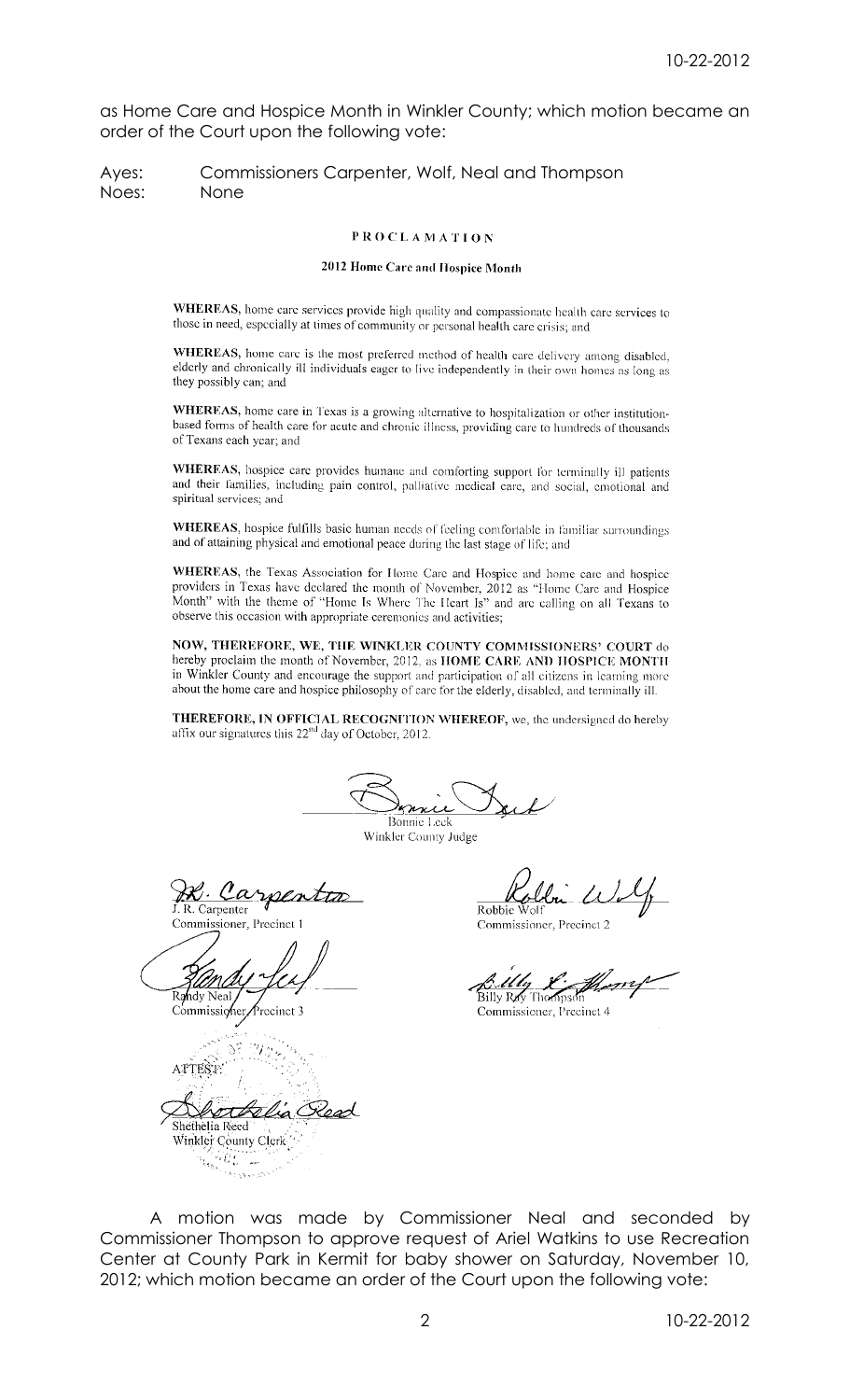Ayes: Commissioners Carpenter, Wolf, Neal and Thompson Noes: None

A motion was made by Commissioner Neal and seconded by Commissioner Thompson to approve request of Sylvia Rivas to use Recreation Center at County Park in Kermit for birthday party on Saturday, December 15, 2012; which motion became an order of the Court upon the following vote:

Ayes: Commissioners Carpenter, Wolf, Neal and Thompson Noes: None

A motion was made by Commissioner Thompson and seconded by Commissioner Neal to approve request of Kermit Chamber of Commerce to use Community Center in Kermit for annual banquet on Saturday, Sunday and Monday February 2, 3 and 4, 2013; which motion became an order of the Court upon the following vote:

Ayes: Commissioners Carpenter, Wolf, Neal and Thompson Noes: None

Agenda item regarding request of Sheriff to hire jailer for Winkler County Law Enforcement Center to fill vacancy was not needed at this time.

A motion was made by Commissioner Wolf and seconded by Commissioner Thompson to approve appointment of Richard Crow to fill vacancy of Constable, Precinct No. 1 position effective November 01, 2012; which motion became an order of the Court upon the following vote:

Ayes: Commissioners Carpenter, Wolf, Neal and Thompson Noes: None

A motion was made by Commissioner Neal and seconded by Commissioner Thompson to adopt Resolution for 2013 Indigent Defense Grant Program and designate County Judge as the Authorized Official and County Auditor as Financial Officer for this program; which motion became an order of the Court upon the following vote: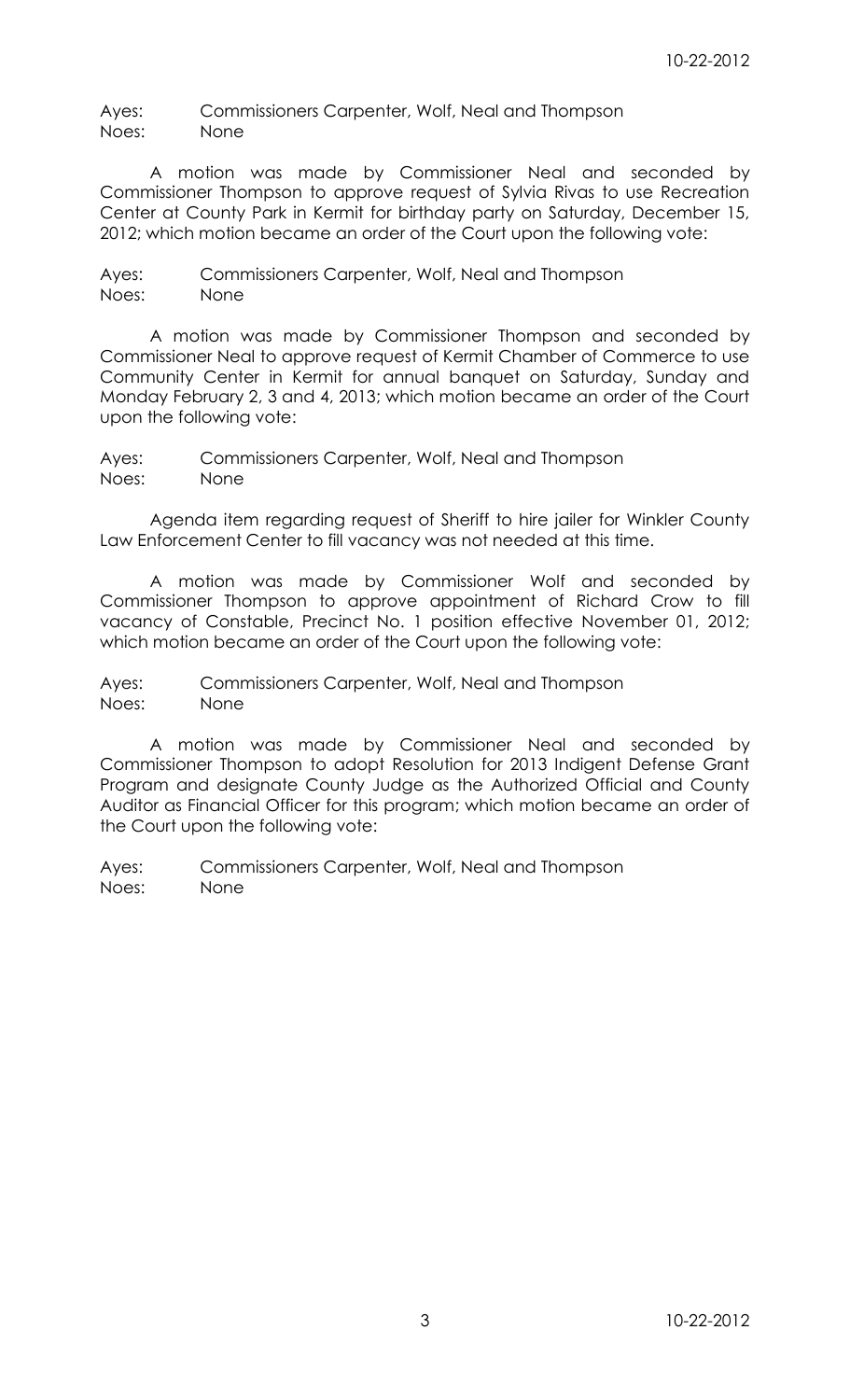# 2013 Winkler County Resolution **Indigent Defense Grant Program**

WHEREAS, under the provisions of the Fair Defense Act, 77th Regular Session, counties are eligible to receive grants from the Texas Indigent Defense Commission to provide improvements in indigent defense services in the county; and

WHEREAS, this grant program will assist the county in the implementation of the provisions of the Fair Defense Act and the improvement of the indigent criminal defense services in this county; and

WHEREAS, Winkler County Commissioners Court has agreed that in the event of loss or misuse of the funds, Winkler County Commissioners assures that the funds will be returned in full to the Texas Indigent Defense Commission.

NOW THEREFORE, BE IT RESOLVED and ordered that the County Judge of this county is designated as the Authorized Official to apply for, accept, decline, modify, or cancel the grant application for the Indigent Defense Formula Grant Program and all other necessary documents to accept said grant; and

BE IT FURTHER RESOLVED that the County Judge is designated as the Program Director and contact person for this grant and the County Auditor is designated as the Financial Officer for this grant.

Adopted this 22<sup>nd</sup> day of October, 2012.

 $\sim$  , mui Bonnie Sue Leck Winkler County Judge Attes attrolia Shethelia Reed, Winkler County Clerk Ŷ. **Internet Submission Form** After submitting the formula grant application on-line, the following Internet submission confirmation number was received  $\#\_\mathcal{LO}$  /3  $2.48\%$  0/2 /022. This grant application submission was in accordance with the Commissioners Court Resolution above. pari De પ∠  $\mathcal{L}$ Bonnie Sue Leck Winkler County Judge

2013 Winkler County Formula Grant Program Application Confirmation

Page 1 of 1



A motion was made by Commissioner Neal and seconded by Commissioner Thompson to approve acceptance of Fair Labor Standards Act Safe Harbor Policy for Winkler County; which motion became an order of the Court upon the following vote: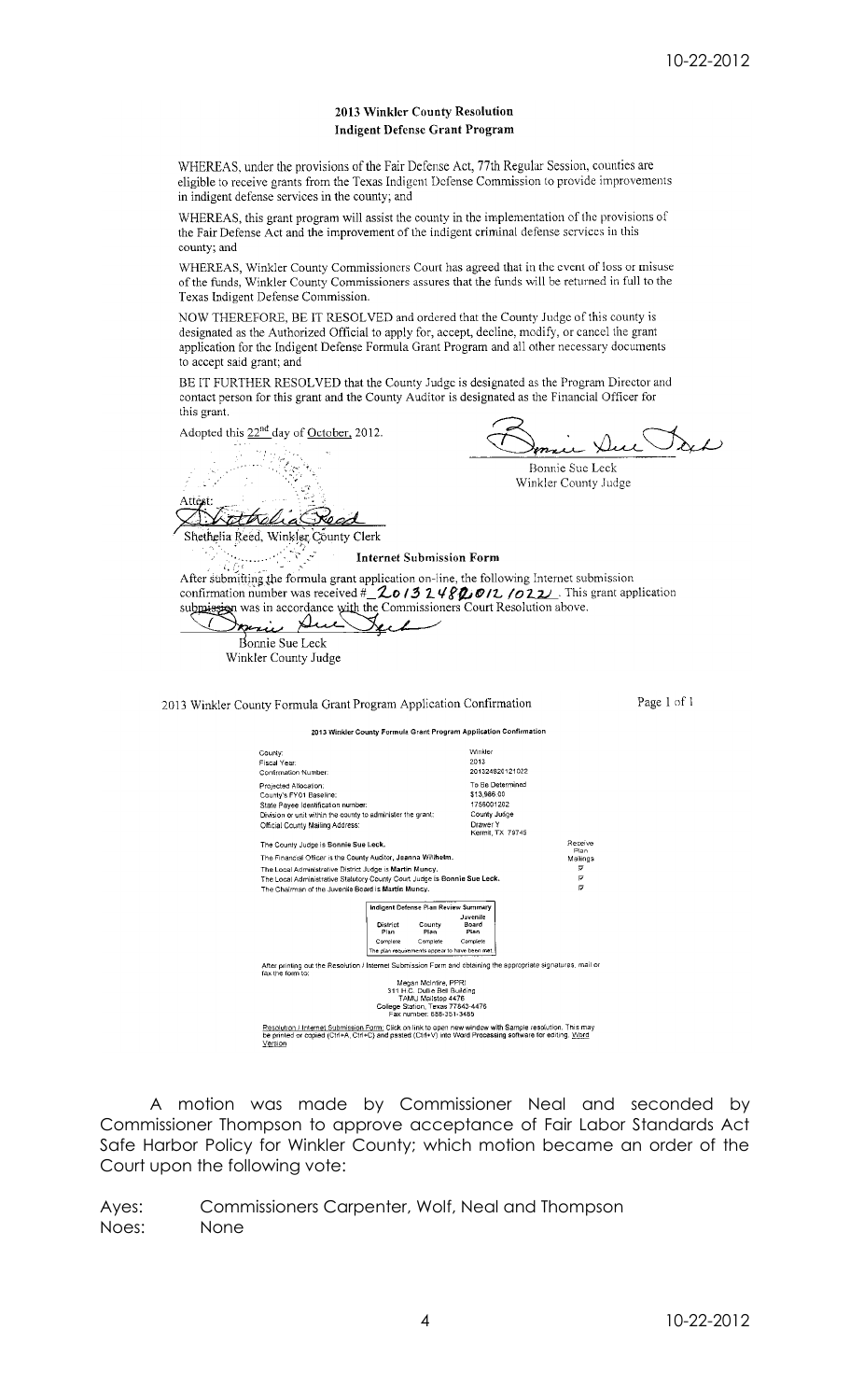# E. EMPLOYEE COMPENSATION AND BENEFITS

# E-1. FAIR LABOR STANDARDS ACT SAFE HARBOR

Winkler County makes every effort to pay its employees correctly. Occasionally, however, Transfer county makes every enore to pay its employees correctly. Occasionally, however,<br>inadvertent mistakes can happen. When mistakes to happen and are brought to the attention of the Human Resources Department and/or County Auditor's Office attention, Winkler County<br>will promote Department and/or County Auditor's Office attention, Winkler County or the Human Resources Beparament and/or County Additor's Uffice attention, Winkler County<br>will promptly make any corrections necessary. Please review your pay stub when you receive it to make sure it is correct. If you believe a mistake has occurred or if you have any questions, please contact the Human Resources Department or the County Auditor's Office immediately.

Employees who are classified as non-exempt employees must maintain an accurate record of the total hours you work each day. It is the responsibility of each employee to verify that their time sheets are correct. Your time card must accurately reflect all regular and overtime hours worked; any absences, late arrivals, early departures, and meal breaks. Do not sign your time contract, any assences, are anivais, early departments, and meal breaks. Do not sign your time<br>card if it is not accurate. When you receive each pay check, please verify immediately that you were paid correctly for all regular and overtime hours worked each work week.

Unless you are authorized by your Supervisor, you should not work any hours that are not oness you are authorized by your supervisor, you should not work any hours that are not<br>authorized. Do not start work early, finish work late, work during a meal break, or perform any<br>other extra or overtime work unless yo other extra or overtime work unless you are authorized to do so. That time worked is to be recorded on your time work unless you are authorized to do so. That time worked is to be<br>recorded on your time card. Employees are prohibited from performing any "off-the clock" work. "Off-the-clock" work means work you may perform but fail to report on your time card. Any employee who fails to report or inaccurately reports any hours worked will be subject to disciplinary action, up to and including termination.

It is a violation of Winkler County policy for any employee to falsify a time card, or to alter another employee's time card. It is also a serious violation of County policy for any employee's time card. It<br>also a serious violation of County policy for any employee, supervisor, or official to instruct another employee to incorrectly or falsely report hours worked, or to alter another employee's time card to under- or over - report your hours worked. If anyone instructs you to (i) incorrectly or falsely under- or over report your hours worked, or (2) alter another employee's time records to inaccurately or falsely report that employees hours (=) then through employee's time records to inaccurately or raisely report that employees r<br>worked, you should report it immediately to the Human Resources Department and/or the County Auditors Office.

If you are classified as an exempt salaried employee, you will receive a salary which is intended to compensate you for all hours worked for Winkler County. This salary will be established at<br>to compensate you for all hours worked for Winkler County. This salary will be established at the time of hire or when you become classified as an exempt employee. While it may be subject to review and modification from time to time, such as during salary review times, the salary will be a pre-determined amount that will not be subject to deductions for variations in the quantity or quality of the work you perform.

You salary may also be reduced for certain types of deductions such as your portion of health,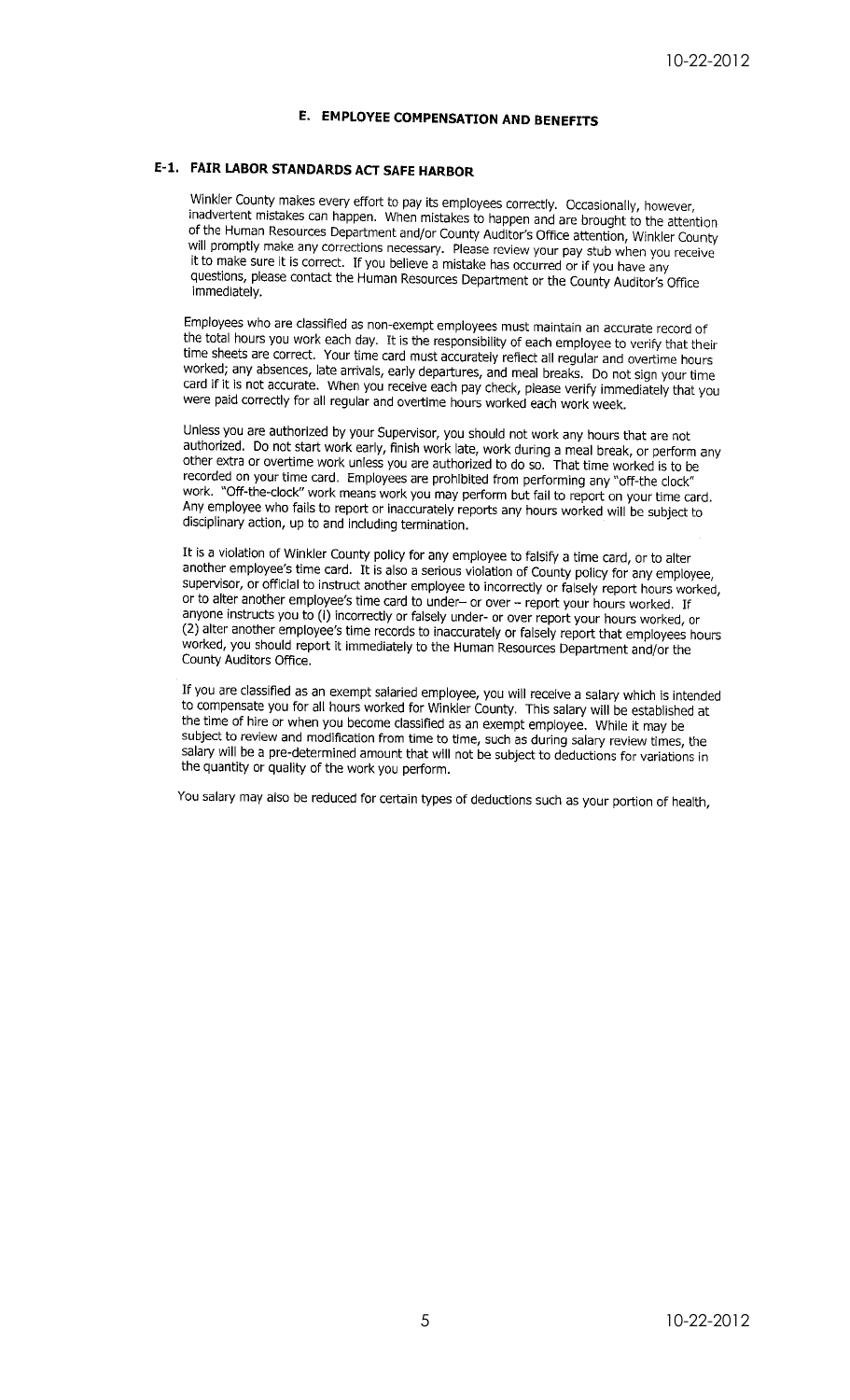dental or life insurance premiums; state, federal or local taxes, social security, retirement; or, voluntary contributions to a deferred compensation plan. In any work week in which you<br>nerformed any work vour calony contributions to a deferred compensation plan. In any work week in which you performed any work, your salary may be reduced for any of the following reasons: 1) absence from work for one or more full days for personal reasons, other than sickness or disability; or 2) full day disciplinary suspensions for infractions of our written policies and procedures; or 3) full<br>full day disciplinary suspensions for infractions of our written policies and procedures; or 3) full day for violating safety rules of a major significance; or 4) Family and Medical leave or Military Leave absences; or 5) to offset amounts received as payment for injury and witness fees or The contract of the first or last week of employment in the event you work less than a full<br>military pay; or 6) the first or last week of employment in the event you work less than a full week

In any work week in which you performed any work, you salary will not be reduced for any of the following reasons: 1) partial day absences for personal reasons, sickness or disability; or 2) your absence because the facility is closed on a scheduled work day; or 3) your absence<br>hocause the facility is closed on a scheduled work day; or 3) your absence because of the County's personal scheduled work day; or 3) your absence<br>witness or military logical in a scheduled work day; or 3) your absence<br>witness or military logic in a surface discussed on 4) absences for jury duty, witness or military leave in any week in which you have performed any work; or 5) any other deductions prohibited by state or federal law.

**Please note:** it is not an improper deduction to reduce an employee's accrued vacation, personal or other forms of paid time off for full or partial day absences for personal reasons, sickness or disability.

If you have any questions about deductions from your pay, please immediately contact your supervisor. If you believe you have been subject to any improper deductions or your pay does not accurately reflect your hours worked, you should immediately report the matter to Human Resources, 432-586-2526. If you are unsure of who to contact or if you have not received a satisfactory response within five business days after reporting the incident, please immediately contact the County Auditor's Office at 432-586-3161. Every report will be fully investigated an connective action will be talked a system where appropriate, up to and including discharge for any amployee's cition will be taken where appropriate, up to and including discharge for any employee(s) who violates this policy. In addition, the County will not allow any form of retaliation against individuals who report alleged violations of this policy or who cooperate in the County's investigation of such reports. Retaliation is unacceptable and any form of retaliation in violation of this policy will result in disciplinary action, up to and including termination.

A motion was made by Commissioner Neal and seconded by Commissioner Thompson to approve Letter of Understanding between Winkler County and Robison Johnston and Patton, LLP for Probation Department; which motion became an order of the Court upon the following vote: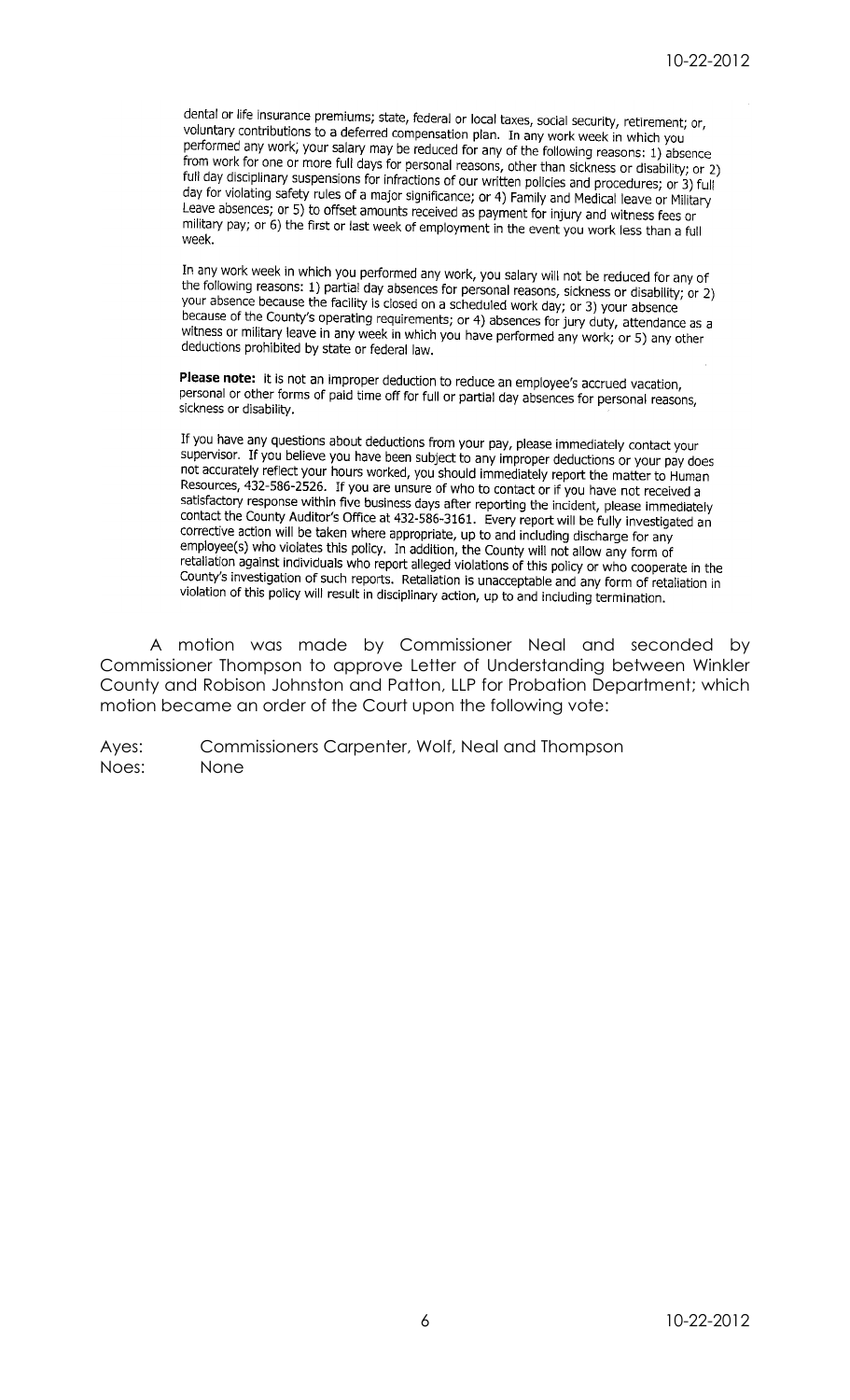Regina K. Johnston, P.C. William P. Patton, P.C.

Members of American Institute of Certified Public Accountants, Division of CPA Firms, Private Companies Practice Section, Texas Society of Certified Public Accountants



August 8, 2012

Steve Dunn Chief Adult Probation Officer Winkler County, Texas

Dear Mr. Dunn:

We are pleased to confirm our understanding of the arrangements for audit services we are to provide for Winkler County, Texas for the year ending August 31, 2012.

We will make an organization-wide financial audit in regard to the financial statements, combining statements and other schedules of the Winkler County Community Supervision and Corrections Department. Our audit will be in accordance with auditing standards generally accepted in the United States of America, government auditing standards issued by the Comptroller General of the United States and auditing standards contained in Financial Management Manual for TDCJ-CJAD Funding, and accordingly, will include such test of the accounting records and such other auditing procedures as we consider necessary in the circumstances.

The financial statement audit will be to determine whether the financial statements are presented in accordance with TDCJ-CJAD reporting requirements.

As part of the audit of the financial statements, the annual audit will also include obtaining an understanding of the Winkler County's internal control structure and reporting any reportable conditions relating to the internal control structure that comes to our attention. Any material weakness noted during our study and evaluation of internal accounting and administrative controls will be reported.

The County's business office personnel will be utilized to hold down the fees and hours of Robison, Johnston & Patton, LLP. The County will be given a schedule of deadlines to provide specified forms, schedules, and statements. To the extent necessary, we will assist in preparing these.

If the County requests additional work or services within the general scope of this agreement, that work will be billed separately. Requests for additional work or services beyond the general scope of this agreement must be made in writing before the beginning of field work, and appropriate fees will be negotiated.

3823 84th Street • Lubbock, TX 79423 • (806) 783-0268 • (800) 658-9272 • Fax: (806) 783-0276<br>709 East Austin • P.O. Box1175 • Kermit, TX 79745 • (432) 586-6663 • Fax: (432) 586-5506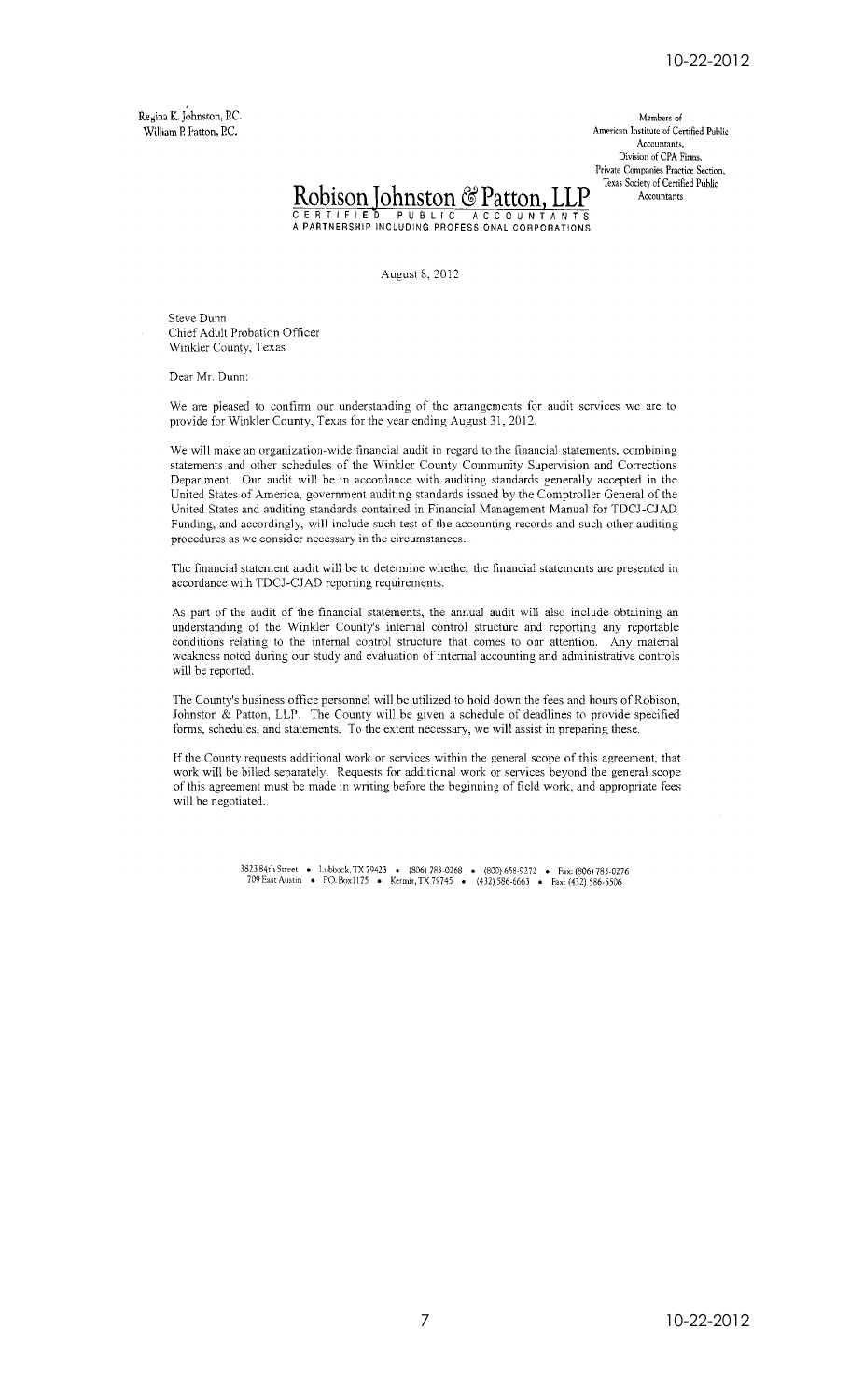We confirm that we are independent with respect to Winkler County. None of our partners, managers, or staff have any direct or indirect financial interest in Winkler County contracts, and no one assigned to the audit is related within a prohibited degree (as defined by nepotism law) to any employee of the County or to any of the employees.

Robison, Johnston & Patton, LLP, is a member of an external quality control review organization. Robison, Johnston & Patton, LLP, has a system of quality control for its accounting and auditing practice that requires of its staff a minimum of 40 hours per year and a total of 120 hours every three years of continuing professional education. Additionally, for all staff responsible for planning, directing, and conducting substantial portions of the field work, or reporting on this audit engagement, the firm requires that 24 hours every two years be in subjects directly related to the government environment and to government auditing. We received an unqualified report on our latest peer review (a copy of which is attached).

Workpapers prepared by Robison, Johnston & Patton, LLP, during the audit will be the sole property of Robison, Johnston & Patton, LLP. However, we will furnish the County with copies of selected workpapers, as requested by the Department. Furthermore, the workpapers will be made available for review upon the request of the Texas Department of Criminal Justice, Community Justice Assistance Division, or when legal proceedings order their release.

As part of the audit of the financial statements, transactions and records pertaining to state programs will be tested for material compliance with state laws, rules, and regulations, and all instances of noncompliance will be reported to the Winkler County.

While we will be available to assist you in preparing the financial statements, Winkler County is ultimately responsible for the fair presentation of the financial statements, and cnsuring that the financial statements render a full and proper account of the activities of the district. The County further acknowledges that it is responsible for ensuring that its funds are handled properly and in compliance with laws and regulations, but also for achieving the purposes for which the funds were authorized.

Robison, Johnston & Patton, LLP, accepts responsibility for ensuring that the audit is conducted by personnel who collectively have the necessary skills, that independence is maintained, that applicable standards are followed in conducting the audit, that the firms has an appropriate internal quality control system in place, and maintains participation in an external quality control review program.

A written auditor's report in the format specified by Financial Management Manual for TDCJ-CJAD Funding, shall be prepared and submitted to Winkler County. Additional copies of the final report will also be provided at that time. Audit working papers will be retained for three years from the date of the audit report.

Our services will also include a management letter, as necessary, oriented to constructive improvements for future operations of the County.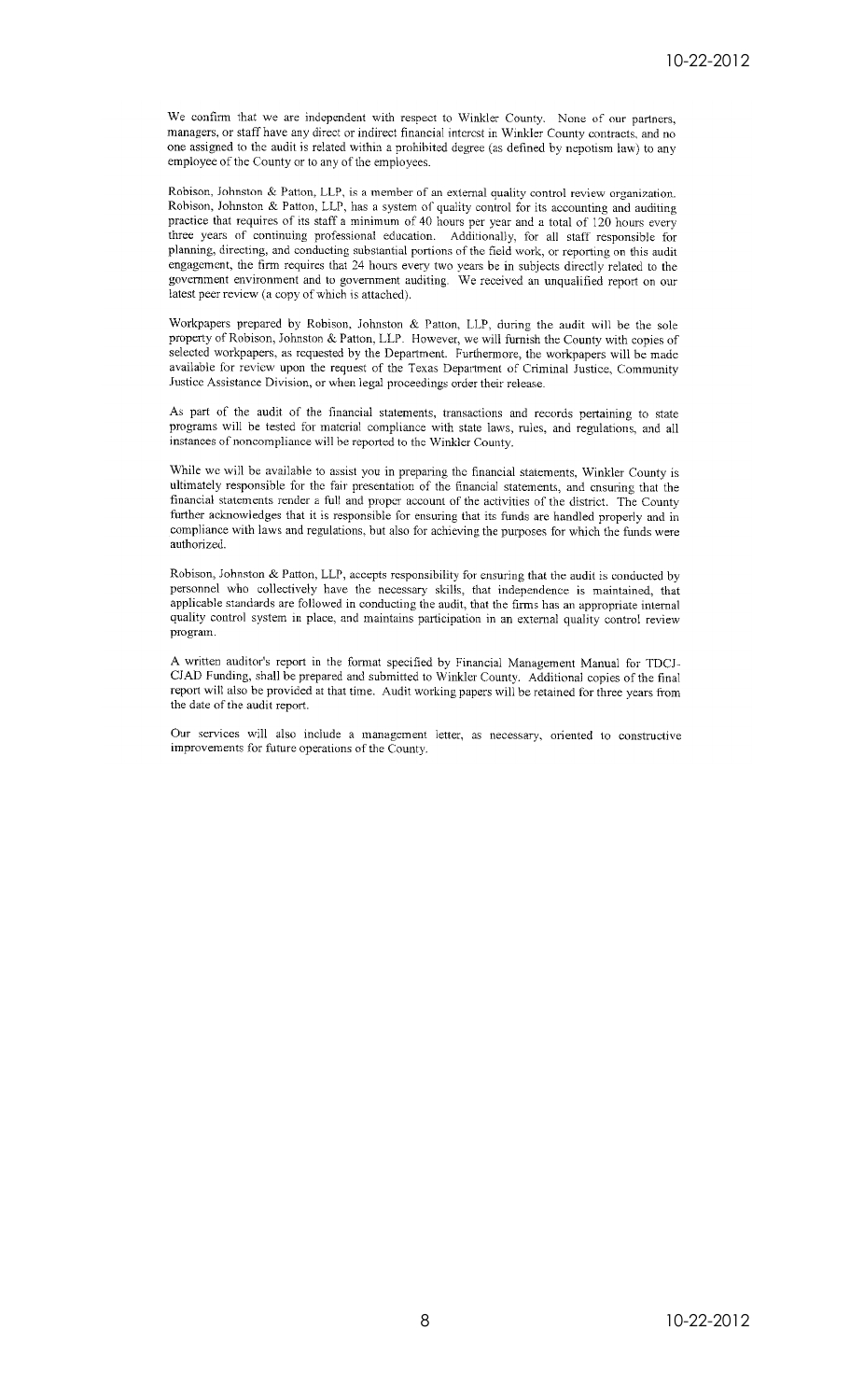Our fees are based on the time our personnel require to complete the engagement plus direct expenses. Hourly rates vary in accordance with the degree of responsibility and skill of those assigned to the audit.

Billing will be rendered as work progresses and is payable upon receipt. This engagement includes only those services specifically described in this letter and appearances before government organizations or other regulatory bodies arising out of this engagement will be billed to you separately.

If at any stage of the audit engagement Robison, Johnston & Patton, LLP, becomes aware of material irregularities in the County's organization, Robison, Johnston & Patton, LLP, will promptly notify the director of audits of the Texas Department of Criminal Justice, Community Justice Assistance Division and the County's officials above the level of involvement.

Please indicate your agreement with the arrangements discussed herein by signing and returning the enclosed copy of this letter.

Redison Johnston + Poton LLP

## Response:

This letter correctly sets forth the understanding of Winkler County, Texas.

Signature 

Date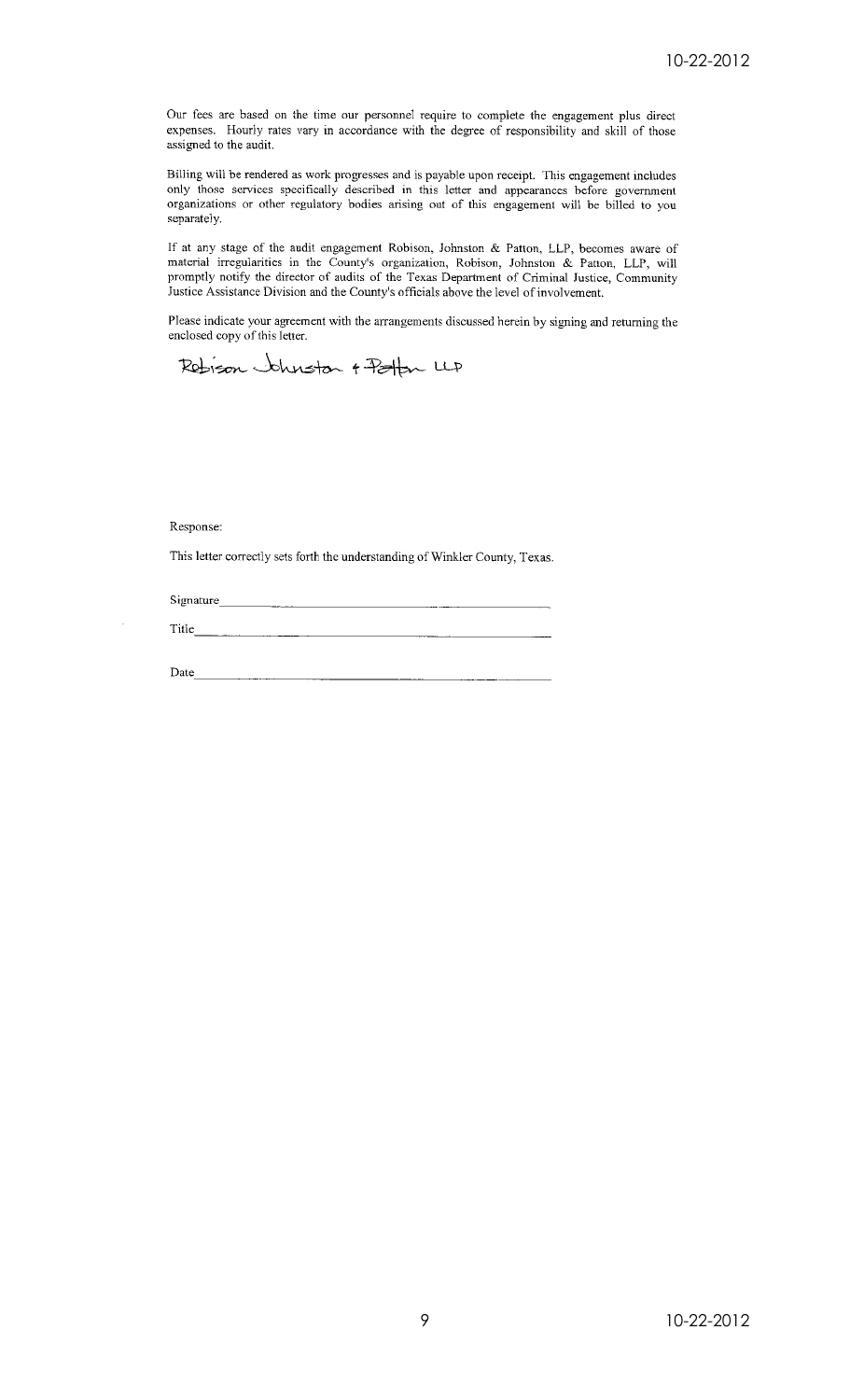

Seymour Office<br>119 W. McLain, PO Box 592, Seymour, TX 76380<br>940.888.5539 / 5 940.888.5450

System Review Report

To Robison, Johnston & Patton, LLP and the Peer Review Committee of the Texas Society of CPAs

We have reviewed the system of quality control for the accounting and auditing practice of Robison, Johnston & Patton, LLP (the firm) in effect for the year ended May 31, 2011. Our peer review was conducted in accordance with the Standards for Performing and Reporting on Peer Reviews established by the Peer Review Board of the American Institute of Certified Public Accountants. The firm is responsible for designing a system of quality control and complying with it to provide the firm with reasonable assurance of performing and reporting in conformity with applicable professional standards in all material respects. Our responsibility is to express an opinion on the design of the system of quality control and the firm's compliance therewith based on our review. The nature, objectives, scope, limitations of, and the procedures performed in a System Review are described in the standards at www.aicpa.org/prsummary

As required by the standards, engagements selected for review included engagements performed pursuant to Government Auditing Standards

In our opinion, the system of quality control for the accounting and auditing practice of Robison, Johnston & Patton. LLP in effect for the year ended May 31. 2011, has been suitably designed and complied with to provide the firm with reasonable assurance of performing and reporting in conformity with applicable professional standards in all material respects. Firms can receive a rating of pass, pass with deficiency(ies), or fail. Robison, Johnston & Patton. LLP has received a peer review rating of pass.

Danie Kinard & Co, PC

Certified Public Accountants

September 2, 2011

ABILENE · HASKELI · PLAINVIEW · CEYMOUR www.di.coa.com

A motion was made by Commissioner Neal and seconded by Commissioner Thompson to receive 2012 Road and Bridge Report and enter same in Minutes of Commissioners' Court; which motion became an order of the Court upon the following vote: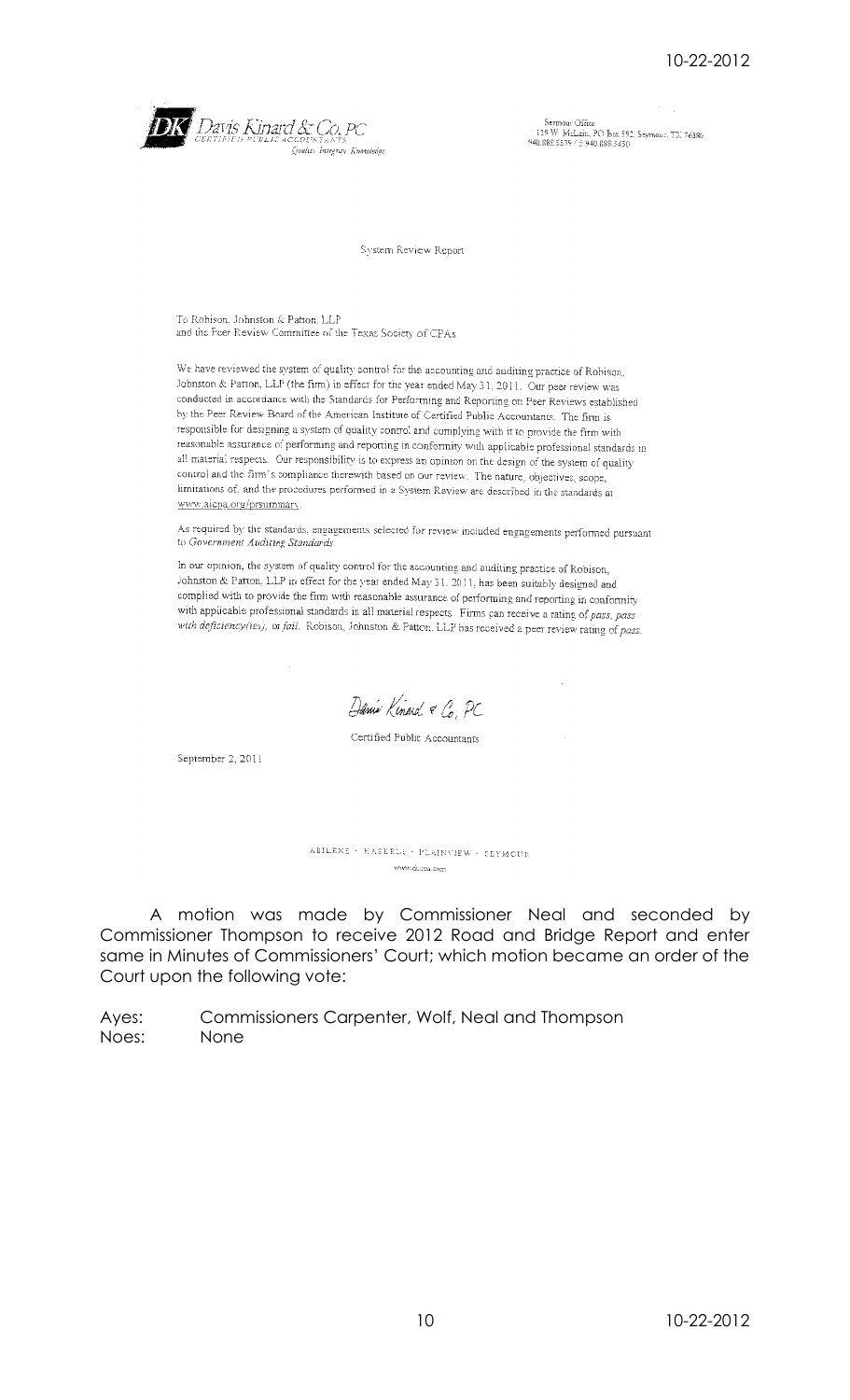PAGE 1

COUNTY OF WINKLER

YEAR OF 2012

PRECINCT 1, 234

# ANNUAL ROAD REPORT

1. Condition of each road, culvert, and bridge in the precinct: 0-101 Paved, very good (newly paved) 8.3 miles<br>0-102 paved, good 1.0 mile - good<br>0-103 dirt + Calieche, under re construction - fair 8.3 miles 0-104 dirty calierhe. - Good 2.0, unpaved C-133 Paved, very good, 2.9 miles  $shout$ lder damage, good  $0.301$   $Q$  aved, some C-302 Paved, good, shoulder wedr, giond Som Z. Smiles, Pared.  $900 - 7$  $0.305$  paved, good, 2mile C-306 paved 2 mi, 2.5 unpaved C-307 paved, some damage, fair  $0.313 \rho$ zved, good, 2,4 mi 7.7 miles, un paved  $C-401$ poor c-402 4.4 miles unipaved, fair  $C-403$ 4.1 miles unpaved, fair 0.404 14.9 miles - 1/2 paved, & un paved C-405 1.0 LM paved, poor 0.409 5, 8 miles L'inpared, under repair 0.410 1.3 miles unpared. good In Carrenter  $C_{201}$ 

| u-zui   | -- | Cazsentor |  |
|---------|----|-----------|--|
| $C-202$ |    |           |  |
| $C-203$ |    |           |  |
| $C-204$ |    |           |  |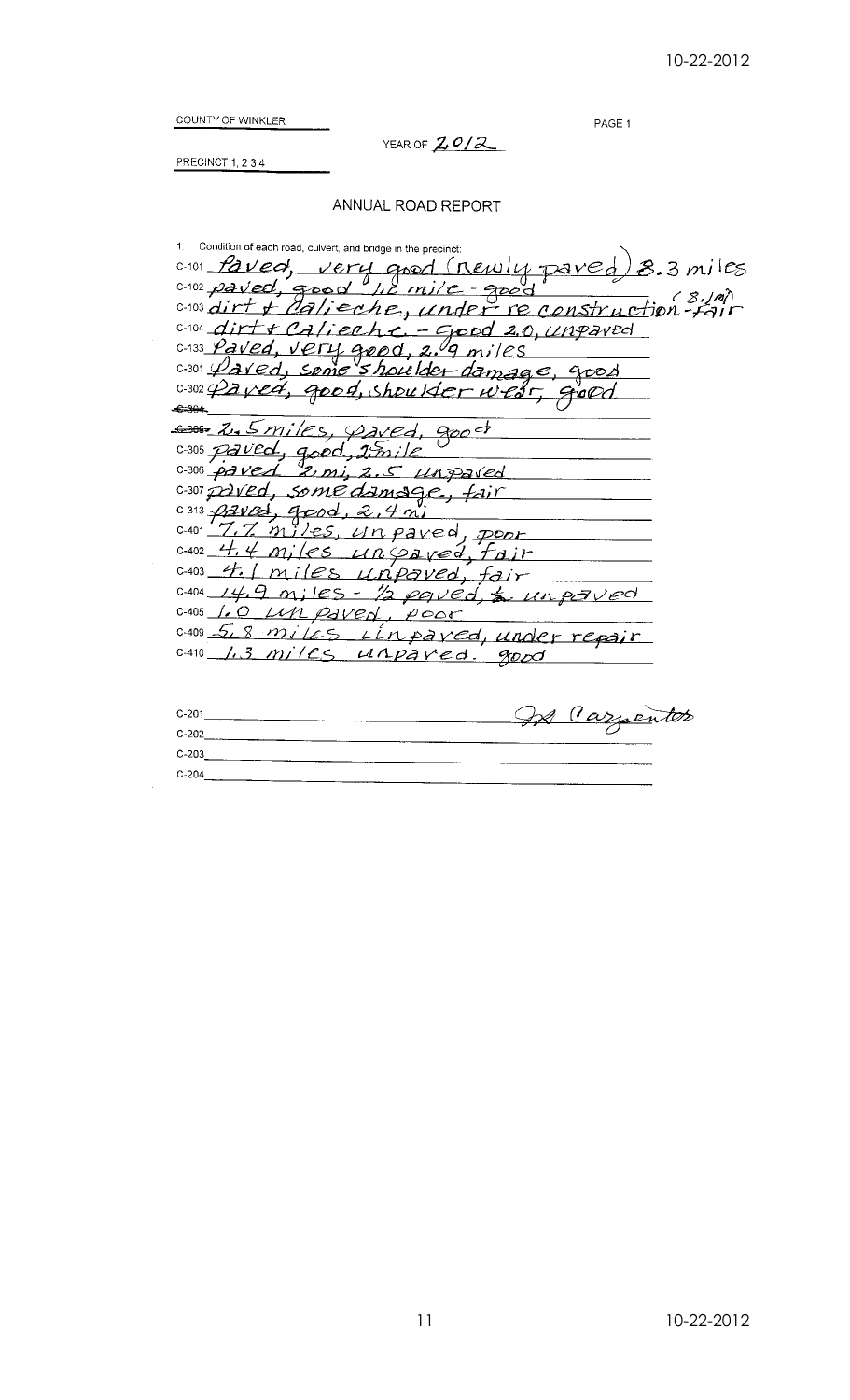COUNTY OF WINKLER

PRECINCT  $1, 2, 3, 4$ 

YEAR OF  $\frac{2012}{20}$ 

PAGE 1

# ANNUAL ROAD REPORT

1. Condition of each road, culvert, and bridge in the precinct:

| $C-101$                 |
|-------------------------|
| $C-102$                 |
| $C-103$                 |
| $C-104$                 |
| $C-133$                 |
| $C-301$                 |
| $C-302$                 |
|                         |
| $C-305$                 |
| $C-305$                 |
| $C-306$                 |
| $C-307$                 |
| $C-313$ $\qquad \qquad$ |
| $C-401$                 |
|                         |
| $C-403$                 |
|                         |
|                         |
|                         |
|                         |
|                         |

Sink Hole Fractures  $(P_{\text{aver}})$  $C-201$   $G$  $C-202$   $G$  $C-203$  Good ued  $0.204$  Good  $A$  ved) <u>Sink </u>  $\sqrt{2}$  $Hile$   $Frast fori.$ 

 $C-205$   $G$ ouch  $C-206$ Bad rheeds <u>culibe</u>  $f_{\alpha}$ ,  $f_{ix}$ roud  $C-207$  Gas of aved C-208 Good (Parted)  $C-209$  Cool Parced)  $C-210$   $C$  00 0 Pared  $C-211$ Be d <u>Nerds</u> culiche  $t$ *b*  $f_{iK}$ coal  $C-212$   $Gensa$ aved  $C-213$  Cevel Pavrel €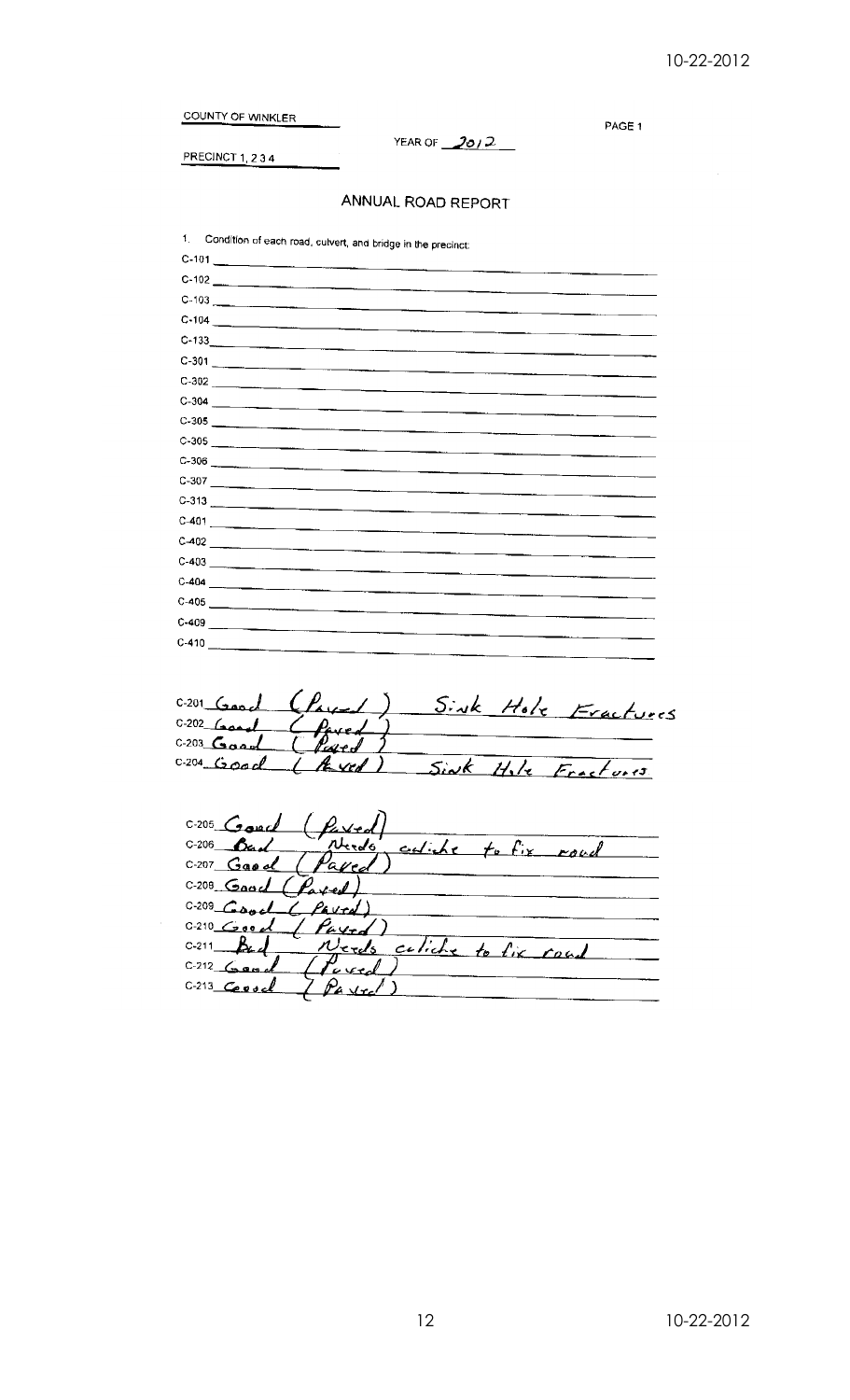# 10-22-2012

PAGE<sub>2</sub>

| 2. | Amount of money necessary for maintenance of the precinct roads during the next fiscal                                                                            |  |
|----|-------------------------------------------------------------------------------------------------------------------------------------------------------------------|--|
| 3. | Number of traffic control devices in the precinct defaced or torn down: ___________________________<br>$\overline{\phantom{a}}$                                   |  |
| 4. |                                                                                                                                                                   |  |
| 5. | Any bridges, culverts, other improvements necessary to place the precinct roads in good                                                                           |  |
|    | Amount of money budgeted for this precinct for year \$ (059, 85), 35<br>Money expended this year\$ 7835, 393. 41<br>Money remaining to be expended\$ 224, 451. 94 |  |
|    | Submitted by the undersigned on this _________day of ___________________________                                                                                  |  |
|    | Commissioner, Precinct                                                                                                                                            |  |
|    | Subscribed and sworn to, before me, the undersigned authority, this ________ day of                                                                               |  |
|    | Notary Public, State of Texas                                                                                                                                     |  |
|    | Submitted by the undersigned on this _________day of __________________________                                                                                   |  |
|    | Commissioner, Precinct                                                                                                                                            |  |
|    |                                                                                                                                                                   |  |
|    | Subscribed and sworn to, before me, the undersigned authority, this ________ day of                                                                               |  |

A motion was made by Commissioner Neal and seconded by Commissioner Thompson to approve the following appointments to the Winkler County Local Data Advisory Board to fill vacancies:

- 1. Winkler County Sheriff's Office Sheriff George Keely (may be officeholder or designee);
- 2. Winkler County District Attorney Dorothy Holguin;
- 3. Winkler County Attorney Stephen Taliaferro; and
- 4. Kermit Police Department Jamie Dutton (may be officeholder or designee)

which motion became an order of the Court upon the following vote:

Ayes: Commissioners Carpenter, Wolf, Neal and Thompson Noes: None

A motion was made by Commissioner Neal and seconded by Commissioner Thompson to approve participation in the cost reconciliation and settlement process for public ambulance providers and authorizing County Judge to sign transmittal letter and affirm statements contained therein; which motion became an order of the Court upon the following vote: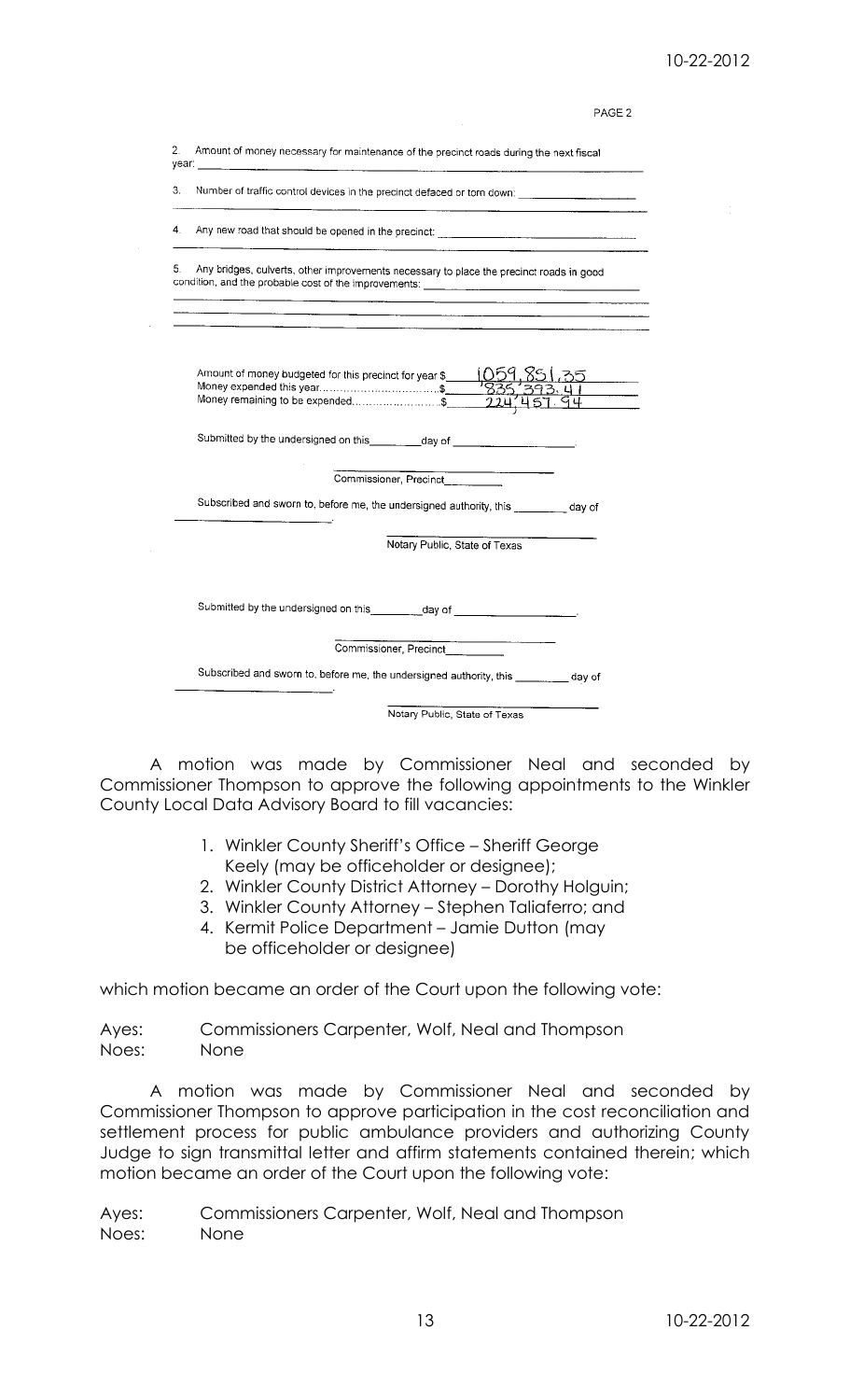| P.O. Drewer V.<br>Kernuk ITK 79745<br>1227 586-6658<br>Fax: (472) 586-3223<br>ada Sinwatod<br><b>Edministrator Avertical</b><br>October 22, 2012                                                                                                                                                                                                                                                   | Winkler County will continue to provide the funding described in this letter until<br>indefinitely. In the event Winkler County appropriates additional funds for this program at that<br>time, I will notify you by letter of that decision.<br>this matter. |
|----------------------------------------------------------------------------------------------------------------------------------------------------------------------------------------------------------------------------------------------------------------------------------------------------------------------------------------------------------------------------------------------------|---------------------------------------------------------------------------------------------------------------------------------------------------------------------------------------------------------------------------------------------------------------|
|                                                                                                                                                                                                                                                                                                                                                                                                    | Please feel free to contact me at (432) 586-6658 should you have any questions regarding                                                                                                                                                                      |
|                                                                                                                                                                                                                                                                                                                                                                                                    |                                                                                                                                                                                                                                                               |
|                                                                                                                                                                                                                                                                                                                                                                                                    | Bonnie Lèck<br>Winkler County Judge                                                                                                                                                                                                                           |
|                                                                                                                                                                                                                                                                                                                                                                                                    | <b>BLAs</b>                                                                                                                                                                                                                                                   |
| Mr. Dan Huggins<br>Director, Rate Analysis for Acute Care Services<br>Texas Health and Human Services Commission<br>P.O. Box 85200<br>Mail Code H-400<br>Austin, TX 78708-5200                                                                                                                                                                                                                     | CC: Jeanna Willhelm, Winkler County Auditor<br>James Everett, Chief, Winkler County Emergency Medical Service                                                                                                                                                 |
| RE: Contributions of the non-federal share of payments to hospitals                                                                                                                                                                                                                                                                                                                                |                                                                                                                                                                                                                                                               |
| Dear Mr. Huggins:                                                                                                                                                                                                                                                                                                                                                                                  |                                                                                                                                                                                                                                                               |
| I am the County Judge of Winkler County As such, I am personally knowledgeable of<br>the facts in this letter, and I am authorized by the Commissioners' Court of Winkler County to<br>affirm these facts on behalf of the entity.                                                                                                                                                                 |                                                                                                                                                                                                                                                               |
| Winkler County is a county authority organized under the laws of the State of Texas. It is<br>legally authorized to levy and collect ad valorem taxes, generate public revenue, or receive and<br>expend appropriated public funds.                                                                                                                                                                |                                                                                                                                                                                                                                                               |
| Winkler County has voluntarily agreed to certify public expenditures for use as the non-<br>federal share Medicaid payments to the provider listed in this letter. Winkler County is not<br>required by the State of Texas to make this certification of public expenditures. Winklut<br>County did not certify the funding of the non-federal share of these payments prior to October 1,<br>2008 |                                                                                                                                                                                                                                                               |
| For the Emergency Medical Service ambulance services program (described on page 1b<br>of Attachment 4.19 B of the Texas Medicaid State Plan), Winkler County will provide the<br>certification of the non-federal share of their payments annually by the submission of the<br>approved cost report.                                                                                               |                                                                                                                                                                                                                                                               |

- Overview of the governmental agency.<br>
Whicher County, Texas is a county suftority organized in 1910 under the laws of<br>
the State of Texas. It is legally authorized to levy and collect ad valorem taxes,<br>
generate public
- $\bullet$  . Complete organizational chart of the governmental agency (attached)
- $\label{prop:main}$  Complete organizational chart of the ambutance department within the governmental<br>agency providing ambulance services (attached)
- $\bullet$  Identify specific geographic service area covered by the ambulance department, by Zip code. Winkler County Texas containing the City of Kermit (79745) and the City of Wink (79789) and Loving County, Texas containing the City of Mentone (79754).
- Copies of poloseoniptions for staff types or job categories of staff who work for the<br>ambiblance department (attached)<br>Chief<br>Assistant Chief<br>EMT Paramedic (Full Time)<br>EMT Paramedic (Full Time)<br>EMT Basic (Full Time)<br>E
	-

- 
- 
- 
- 
- Estanded precises there is uncoused that there is the subset of the subset of the cash said fractner periods working for each cepterteent, i.e., ambiblious department, finance department, finance department, e.e. (Tanylud
	-
	-
- 1 ist a primary contact for your organization, who will respond to questions or inquiries<br>shout the ambulance department. Please include Name, Address, Pisone Number, E-mail<br>Address and Fax Number.<br>Bounie Leck<br>Wideler C
	-
	-
	-
- All Texas Provider Identification (TPI) numbers and National Provider Information (NPI) numbers utilized by your organization(s) Ambulance Department/Service for billing partness.<br>TPI number 75-6001202<br>NPI number 195241
- An estimated fiscal impact to the organization

| 2011      | 2012               | 2013      |
|-----------|--------------------|-----------|
| Actual    | $1-1$ to $7-31-12$ | Budgeted  |
| \$179.283 | \$77.310           | \$130,000 |
| \$711.499 | \$448.569          | \$823.625 |
|           |                    |           |

- Your agencies fiscal year.<br>Winkler County's fiscal year is a calendar year ending December 31 of each year.
- This could be a better and the control of the state and the control of the Williams with the public of providers.<br>
Andrews EMS Andrews Jersey States<br>
Proces EMS Peace States<br>
CareSter Air Medical Odeas, Texas<br>
Native
	-
	-
	-
	-

 $\bullet$  . A signed letter documenting the governmental providers valuatary contribution of norfolderal funds (attached).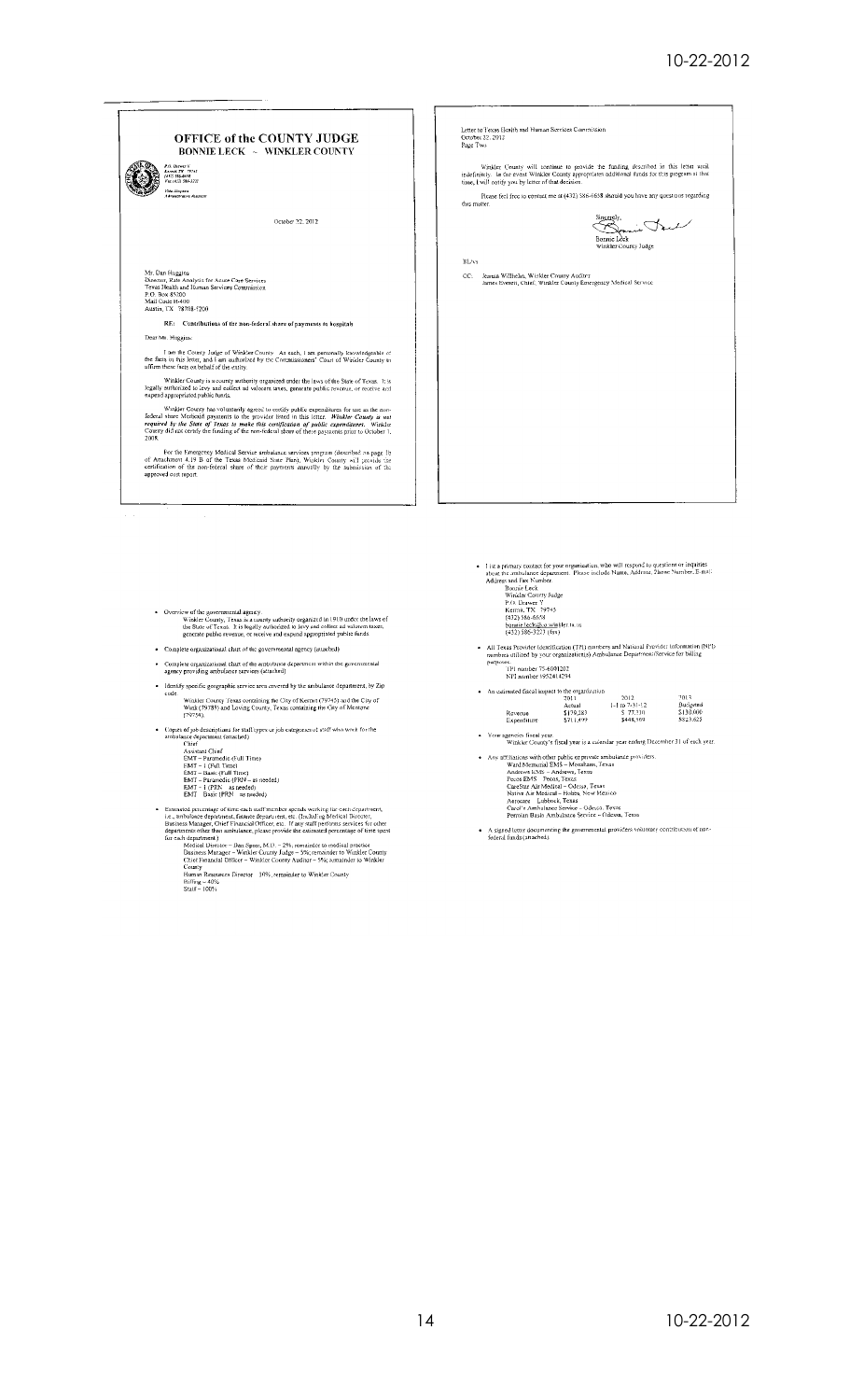

# Winkler County Emergency Medical Service<br>Policy and Procedure Manual

# Job Descriptions<br>EMS Chief

 $\chi^2$ 

Job Title: EMS Chief<br>Supervisor: Winker County Judge<br>Schedule: 24 hour Shiffs and On-Call<br>Hours per week: 48 shift, 48 On-Call<br>Summary of Job Description:<br>Summary of Job Description:<br>Summary of Job Description:<br>Winkler Cou

- MINIMUM QUALIFICATIONS<br>Resident of Kermit Texas within 45 days of date of employment
- **HIMUM QUALIFICATIONS**<br> **Resident of Kemit Texas within 45 days of date of employment**<br> **Education:**<br> **Education:**<br> **Education**<br> **C.** Must be at least 18 years of age.<br> **C.** Must he Texas Department of State Health Service
- 
- 
- 
- 
- 
- 

- 
- 
- **PERFORMANCE REQUIREMENTS**<br> **PLACE TO THE PERFORMANCE REQUIREMENTS**<br> **A.** Scheduling of EMS employees to ensure poverage of both 1<sup>t1</sup> and 2<sup>rd</sup><br> **b.** Orditesponse<br> **b.** Orditesponse<br> **c.** Responsible for Maintenance of ve

 $\sim$   $\sigma$ 

Most Recent Revision and Approval 09/2011



Winkler County Emergency Medical Service<br>Policy and Procedure Manual

 $\epsilon_{\rm{eff}}=2$ 

EMS Chief (cont.)

- 
- 
- 
- **EMS Chief (cont.)**<br> **EMS Chief (cont.)**<br>
a. Leass, directs and participates in the delivery of Emergency and Non-<br>
Energency particular care<br>
b. Gives direction to other crew members regarding medical or trauma<br>
is uses t
- 
- 
- 
- 
- 
- 
- 
- 
- 
- 
- 
- 
- 
- 
- i. Work<br>
Public<br>
WORK PERFORMANCE<br>
Daily:<br>
2. Leads, directs and participates in the delivery of Emergency and Non-<br>
Emergency patent care<br>
2. Leads, directs and participates in the delivery of Emergency and Non-<br>
Emergenc
	-
- 

Most Recent Revision and Approval 09/2011

 $\overline{\phantom{a}}$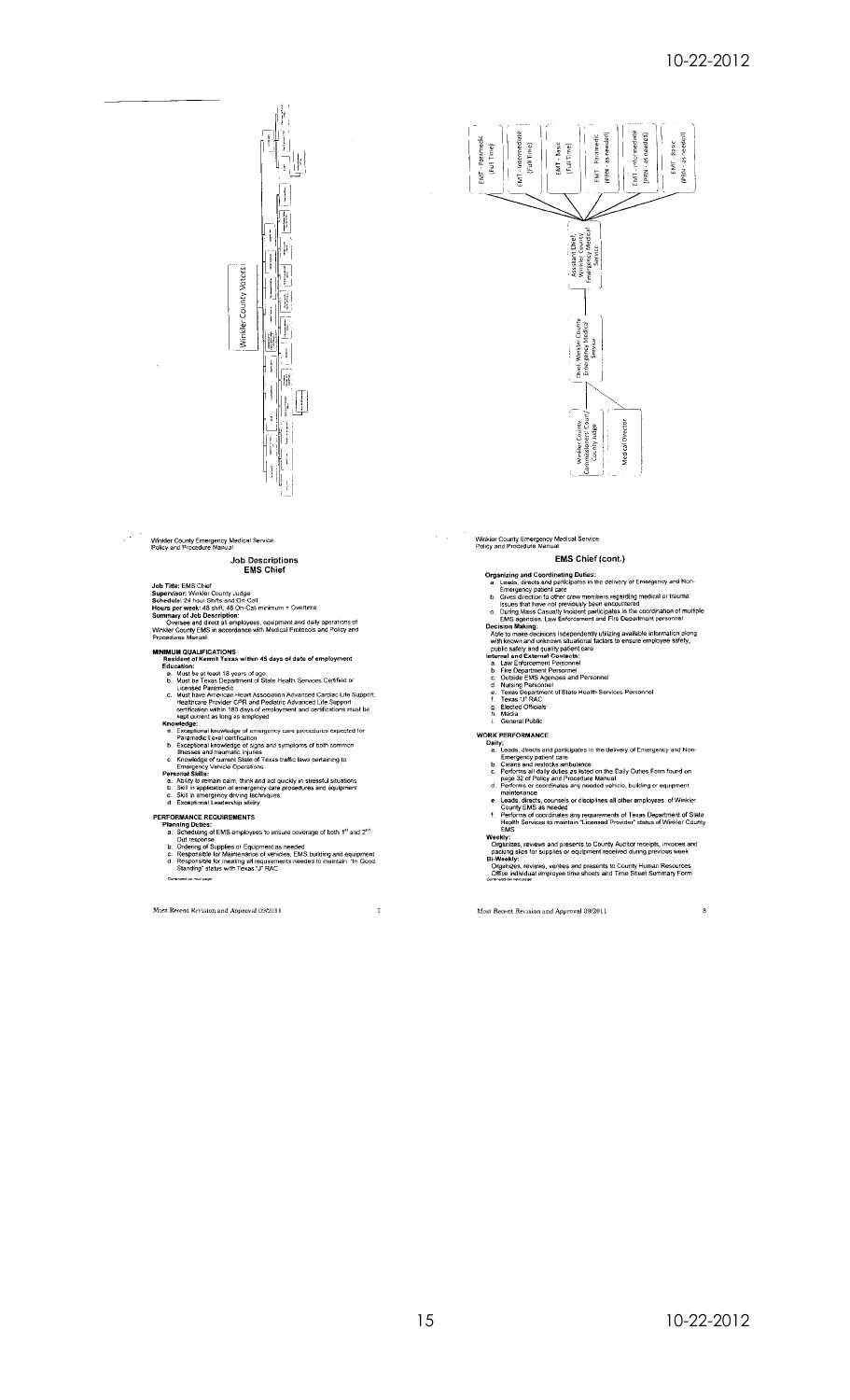$\frac{10}{2}$ 

# Winkler County Emergency Medical Service<br>Policy and Procedure Manual

#### EMS Chief (cont.)

- 
- 
- 
- **Monthly:**<br> **a.** Performs or coordinates checking of expiration dates on medications<br>
and supplies and replacement of expiration dates on medications<br>
and supplies and replacement of expiration decidations or supplies as<br>
- end of current month's schedule<br>
Yearly:<br>
The Communicate review and revision of Policy and Procedure<br>
Pearly:<br>
A Manual, makes recommended changes and presents new Manual to<br>
Whicke County Communistoner's Count for Approv
	-
	-
- 
- 

- 
- 
- Countinues reflewar of control County Counter<br>
Employees Supervised:<br>
Employees Supervised:<br>
All employees Supervised:<br>
All employees Supervised:<br>
All employees Nation:<br>
a. Texas Department of State Health Services Paramed Department of State Health Services Paramedic Level certi<br>Promotion Lines from this Position:<br>None<br>Sources of Employees<br>Applicants who meet minimum requirements issled previously
- 
- 

- 
- 
- PHYSICAL and MENTAL REQUIREMENTS<br>Physical (if), push or pull 100lbs, minimum<br>Able to lift, push or pull 100lbs, minimum<br>Able to deal respectfully and tacifully with supervised employees and all<br>other Internal and External

**WORK ENVIRONMENT**<br>Varied

 $\chi$  ,  $\chi$  ,  $\omega_{\rm g}$ 

Most Recent Revision and Approval 09/2011

# Winkler County Emergency Medical Service<br>Policy and Procedure Manual

## Paramedic (cont.)

# **Paramedic (cont.)**<br> **Paramedic (cont.)**<br>
Able to make decisions independently utilizing available information along<br>
with known and unkity patient care<br>
public safety and quality patient care<br>
thermal and External Contact

- 
- 
- 
- 
- 
- 
- 

# WORK PERFORMANCE<br>Daily:

- 
- 
- 
- 
- ORK PERFORMANCE<br>
Daily:<br>
a. Leads, directions and participates in the delivery of Emergency and Non-<br>
Leads, directions and participates in the delivery of Emergency and Non-<br>
b. Clears and restocks ambulance<br>
c. Performs
- 
- Yearly:<br>
a. Participates in review and revision of Policy and Procedure Manual<br>
b. Participates in review and revision of Medical Protocol Manual.

- **JOB RELATIONSHIPS** 
	- r rect.or rowarm<br>Employees Supervised:<br>a. EMT-Basic and EMT-Intermediate Level employees<br>b. Paramedic Level employees as directed by EMS Chief

Continued on next page

Most Recent Revision and Approval 09/2011

 $\mathbf{u}$ 

 $\varphi\in S^1$ Winkler County Emergency Medical Service<br>Policy and Procedure Manual

#### **Job Descriptions** Paramedic

- 
- Job Title: Paramedic<br>Supervisor: Winkler County EMS Chief or his/her Designee<br>Schedule: 24 hour Shifts and On-Call<br>Hours per week: 48 shift, 48 On-Call<br>Phous per week: 48 shift, 48 On-Call<br>minimum + Overline<br>Summary of Job
- 

- 
- Lowing Countes and Transless of patents from virtual<br>Hospital to faculties outside Winkier County<br>
HINIMIAUM QUALIFICATIONS<br> **E.** Must be at least 18 years of age.<br>
b. Must be at least 18 years of age.<br>
b. Must be at least
	-
	-
	- -
	-
	-
	-
	-
	-
	-
	-
- Continued on real cape

 $\mu \rightarrow \infty$ 

Most Recent Revision and Approval 09/2011

Winkler County Emergency Medical Service<br>Policy and Procedure Manual

sity and Procedure Manual<br>
Paramedic (cont.)<br>
Promotion Lines to this Position:<br>
EMT-Basic and EMT-Intermediate Level employees that obtain Texas<br>
Department of State Health Services Paramedic Level certification<br>
Winkler

PHYSICAL and MENTAL REQUIREMENTS

Most Recent Revision and Approval 09/2011

The World and The Community of Physical<br>Able to lift, push or pull 100ths, minimum<br>Mental<br>Able to deal respectfully and tactfully with supervised employees and all<br>other Internal and External Contacts listed previously

**WORK ENVIRONMENT** 

 $12$ 

 $\theta$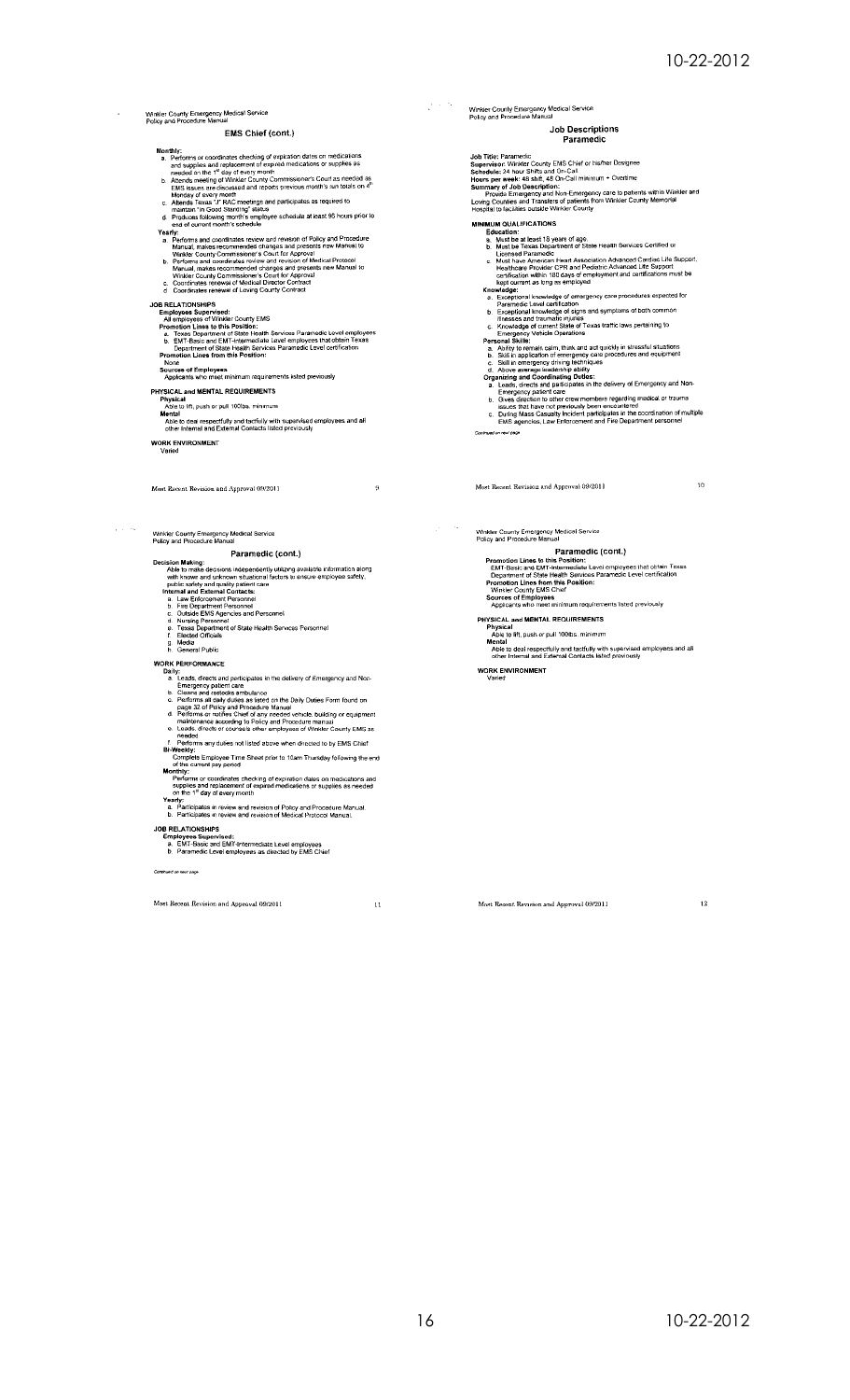# Winkler County Emergency Medical Service<br>Policy and Procedure Manual

# **Job Descriptions<br>EMT-Intermediate**

- 
- 

Job Title: EMT-Intermediate<br>Supervisor: Winkler County EMS Chief or his/her Designee<br>Schedule: 24 hour Shifts and On-Call<br>minimum + Overtime<br>House Emergency and Mon-Emergency care to patients within Winkler and<br>Provide Eme

#### **MINIMUM QUALIFICATIONS**

 $\epsilon_{\rm{max}}$ 

- 
- **NIMUM QUALIFICATIONS**<br>
Eata Must be at least 18 years of age.<br> **E.** Must be at least 18 years of age.<br> **b.** Must be at least 38 years of age.<br> **c.** Must heat menter and Heat Association Advanced Cardiac Life Support,<br>
the
- 
- 
- 
- 
- 
- 
- 
- 

EMT-Intermediate (cont.)

JOB RELATIONSHIPS<br>
a. EMT-Basic Level emptypes<br>
a. EMT-Basic Level emptypes<br>
b. EMT-Hatermediate Level emptypes as directed by EMS Chief<br>
Promotion Lines to this Position:<br>
EMT-Basic Level emptypes that obtain Texas Depart

Continued on next page

 $\mu = -\lambda \mu$ 

Most Recent Revision and Approval 09/2011

Winkler County Emergency Medical Service<br>Policy and Procedure Manual

PHYSICAL and MENTAL REQUIREMENTS

 $\sim 10^{-11}$ Winkler County Emergency Medical Service<br>Policy and Procedure Manual

 $\chi \sim 0.5$ 

Winkler County Emergency Medical Service<br>Policy and Procedure Manual

EMT-Intermediate (cont.)

**EMT-Intermediate (cont.)**<br> **EMT-Intermediate (cont.)**<br>
Able to make decisions independently utilizing available information along<br>
with known and unknown situational factors to ensure employee safety,<br>
a LibN Cohel carel

L. Media<br>
Seneral Public<br>
Seneral Public<br>
Seneral Public<br>
3. Provides Emergency and Non-Emergency care to patients within Winkler<br>
a.l.<br>
2. Provides Emergency and Non-Emergency care to attents from Winkler<br>
2. Media and

# Job Descriptions<br>EMT-Basic

Most Recent Revision and Approval 09/2011

Job Title: EMT-basic<br>Supervisor: Winkier County EMS Chief or his/her Designee<br>Schedule: 24 hour Shifts and On-Call<br>Hours per week: 48 shift, 48 On-Call<br>Summary of Job Description:<br>Summary of Job Description:<br>Summary of Job

MINIMUM QUALIFICATIONS

- 
- 
- 
- 
- 
- 
- **INMUM QUALIFICATIONS**<br>
Education:<br>
a. Must be all least 18 years of age.<br>
b. Lust the Texas Department of Slate Health Services Certified EMT-<br>
b. Lust the Texas Department of Slate Health Services capacities<br>
Exceptional
- 
- 

Continued on part name

Most Recent Revision and Approval 09/2011

 $15\,$ 

Most Recent Revision and Approval 09/2011

16

 $\overline{14}$ 

Physical<br>Able to lift, push or pull 100lbs, minimum<br>Able to lift, push or pull 100lbs, minimum<br>Able to deal respectfully and tactfully with supervised employees and all<br>other internal and External Contacts listed previousl

**WORK ENVIRONMENT** 

 $\mathbf{13}$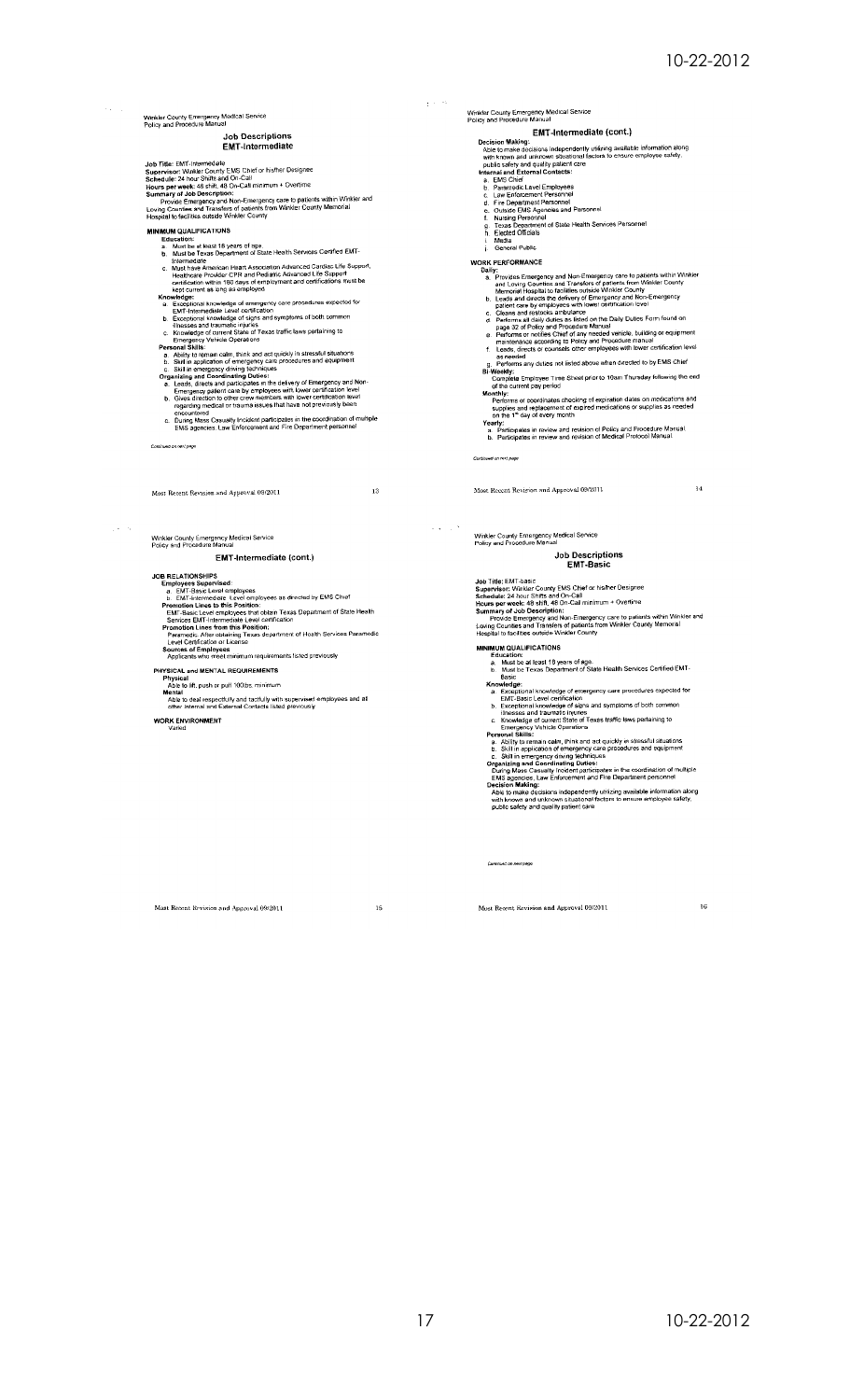| Winkler County Emergency Medical Service<br>Policy and Procedure Manual<br><b>EMT-Basic (cont.)</b><br>Internal and External Contacts:<br>a. EMS Chief<br>b. Paramedic and EMT-Intermediate Level Employees<br>c. Law Enforcement Personnel<br>d. Fire Department Personnel<br>e. Outside EMS Agencies and Personnel<br>f. Nursing Personnel<br>g. Texas Department of State Health Services Personnel<br>h Flected Officials<br>Media<br>General Public<br><b>WORK PERFORMANCE</b><br>Daily:<br>a. Provides Emergency and Non-Emergency care to patients within Winkler                                                                                                                                                                                                                                                                                                                                                                                                                       |    | a kola 7<br>Winkler County Emergency Medical Service<br>Policy and Procedure Manual<br>EMT-Basic (cont.)<br>b. Paramedic, After obtaining Texas department of Health Services<br>Paramedic Level Certification or License<br><b>Sources of Employees</b><br>Applicants who meet minimum requirements listed previously<br>PHYSICAL and MENTAL REQUIREMENTS<br>Physical<br>Able to lift, push or pull 100lbs. minimum<br>Mental<br>Able to deal respectfully and tactfully with supervised employees and all<br>other Internal and External Contacts listed previously<br><b>WORK ENVIRONMENT</b><br>Varied |    |
|------------------------------------------------------------------------------------------------------------------------------------------------------------------------------------------------------------------------------------------------------------------------------------------------------------------------------------------------------------------------------------------------------------------------------------------------------------------------------------------------------------------------------------------------------------------------------------------------------------------------------------------------------------------------------------------------------------------------------------------------------------------------------------------------------------------------------------------------------------------------------------------------------------------------------------------------------------------------------------------------|----|------------------------------------------------------------------------------------------------------------------------------------------------------------------------------------------------------------------------------------------------------------------------------------------------------------------------------------------------------------------------------------------------------------------------------------------------------------------------------------------------------------------------------------------------------------------------------------------------------------|----|
| and Loving Counties and Transfers of patients from Winkler County<br>Memorial Hospital to facilities outside Winkler County<br>b. Cleans and restocks ambulance<br>c Performs all daily duties as listed on the Daily Duties Form found on<br>page 32 of Policy and Procedure Manual<br>d. Performs or notifies Chief of any needed vehicle, building or equipment<br>maintenance according to Policy and Procedure manual<br>e. Performs any duties not listed above when directed to by EMS Chief<br>Bi-Weekly:<br>Complete Employee Time Sheet prior to 10am Thursday following the end<br>of the current pay period<br>Monthly:<br>Performs or coordinates checking of expiration dates on medications and<br>supplies and replacement of expired medications or supplies as needed<br>on the 1 <sup>st</sup> day of every month<br>Yearly:<br>a. Participates in review and revision of Policy and Procedure Manual<br>b. Participates in review and revision of Medical Protocol Manual. |    |                                                                                                                                                                                                                                                                                                                                                                                                                                                                                                                                                                                                            |    |
| <b>JOB RELATIONSHIPS</b><br><b>Employees Supervised:</b><br>EMT-Basic Level employees as directed by EMS Chief<br>Promotion Lines to this Position:<br>None<br>Promotion Lines from this Position:<br>a. EMT-Intermediate. After obtaining Texas department of Health Services<br>Intermediate Level Certification or License<br>Continued on next page                                                                                                                                                                                                                                                                                                                                                                                                                                                                                                                                                                                                                                        |    |                                                                                                                                                                                                                                                                                                                                                                                                                                                                                                                                                                                                            |    |
| Most Recent Revision and Approval 09/2011                                                                                                                                                                                                                                                                                                                                                                                                                                                                                                                                                                                                                                                                                                                                                                                                                                                                                                                                                      | 17 | Most Recent Revision and Approval 09/2011                                                                                                                                                                                                                                                                                                                                                                                                                                                                                                                                                                  | 18 |

A motion was made by Commissioner Thompson and seconded by Commissioner Neal to approve Interlocal Cooperation Contract between Texas Department of Public Safety and Winkler County to implement the provisions of the Texas Transportation Code, Chapter 706 effective the date of signature by Texas Department of Public Safety and to automatically renew on a yearly basis; which motion became an order of the Court upon the following vote: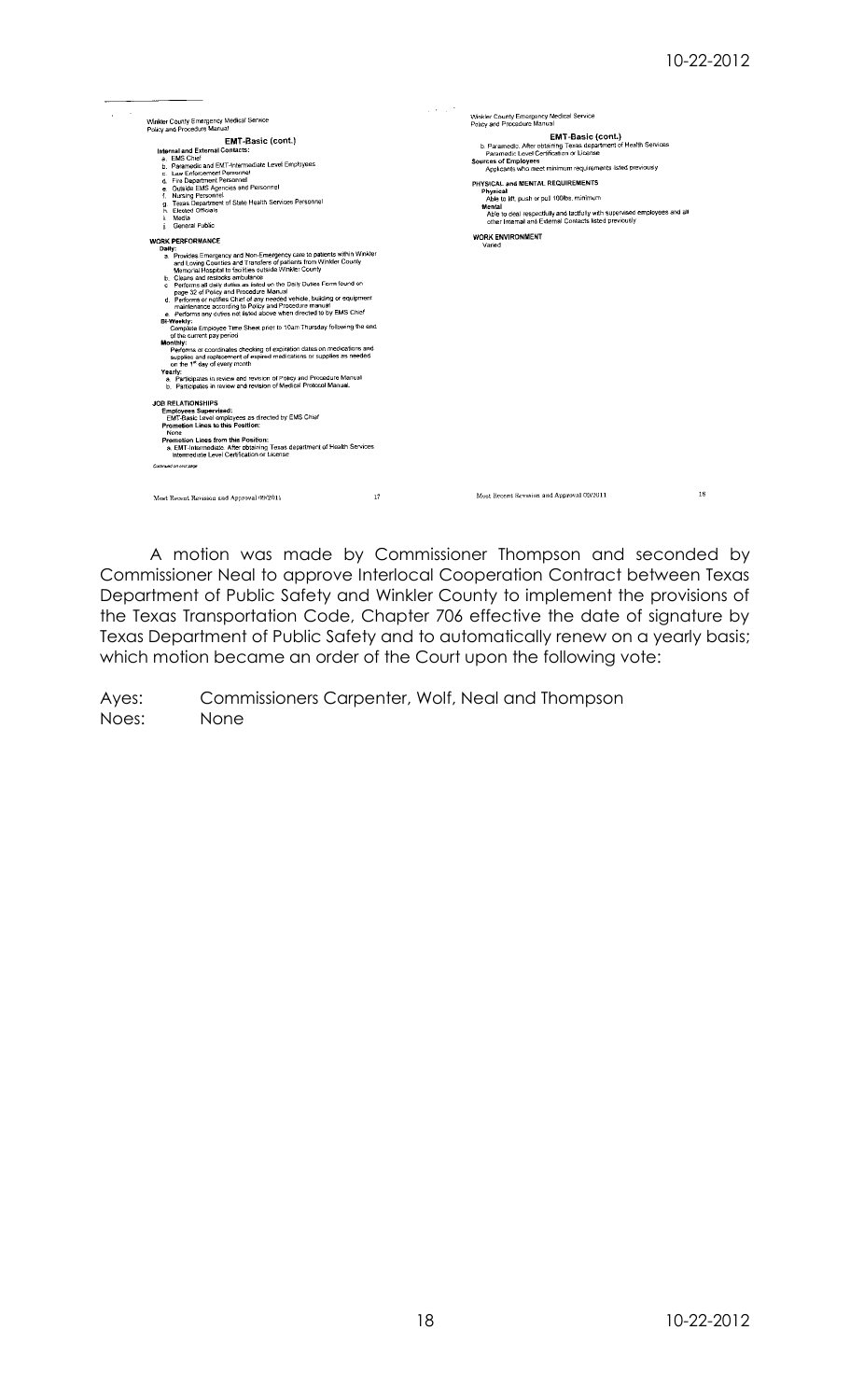$\bar{2}$ 

# Interlocal Cooperation Contract

STATE OF TEXAS e<br>S COUNTY OF **ELIKLER** 

## 1. Parties

This Interlocal Cooperation Contract ("Contract") is made and entered into between the Texas Department of Public Safety ("TDPS"), a political subdivision of the State of Texas, and the  $\frac{C_{0.011}y}{C_{0.011}y}$  of  $\frac{W_{$ 

#### II. Overview

The purpose of this Contract is to implement the provisions of Texas<br>Transportation Code Chapter 706. A local political subdivision may contract with<br>the TDPS to provide information necessary to deny renewal of the driver

The TDPS has authority to contract with a private vendor ("Vendor") pursuant to<br>Texas Transportation Code §706.008. The Vendor will provide the necessary<br>groots and services to establish an automated system (\*FTA System")

Each local political subdivision contracting with the TDPs will pay monies to the<br>Vendor based on a fee established by this Contract. The TDPS will make no<br>direct or indirect payments to the Vendor. The Vendor will ensure

#### III. Definitions

"Complaint" means notice of an offense as defined in Article 27 14(d) or Article<br>45.019, Code of Criminal Procedure

Revised (12/11)

## VII. Required Warning on Citation for Traffic Law Violatic

A peace officer authorized to issue challens within the piracletion of the local political subdivision shall issue a written warning to each person to whom the addition to any other warning sequired by law. The warning st

#### **VIII. FTA Report**

If the person fails to appear or fails to pay or satisfy a judgment as required by law.<br>the local political subdivision may submit an FTA Report containing the following<br>information:

(1) the jurisdiction in which the alleged offorase occurred,<br>(2) the name of the local political subdivision submitting the report;<br>(3) the name, date of birth and Tsuddivision submitting the report;<br>(3) the name, date of

anu<br>(8) any other information required by the TDPS

There is no requirement that a criminal warrant be issued in response to the<br>person's failure to appear. The local political subdivision must make reasonable<br>efforts to ensure that all FTA Reports are accurate, completo an

# IX, Clearance Reports

In consumer the principle and the FIA Report has a continuing obligation to review the report and promptly submit appropriate additional information or reports to the Vendor or the TDPS. The clearance report shall identify

Revised (12/11)

"Department" or "TDPS" means the Texas Department of Public Safety.

"Failure to Appear Program" or "FTA Program" refers to the implementation efforts<br>of all parties, including those system components provided by the TDPS, local<br>political subdivisions and the Vendor, including the FTA Syste

"Failure to Appear System" or "FTA System" refers to the goods and scivices, including all hardware, software, consulting services, telephone and related

"FTA Software" refers to computer software developed or maintained now or in the<br>future by the Vendor to support the FTA System.

"Originating Court" refers to the court in which an applicable violation has been<br>fried for which a person has failed to appear or failed to pay or satisfy a judgment<br>and which has submitted an appropriate FTA Report.

"Slate" refers to the State of Texas.

"Local political subdivision" refers to a city or county of the State of Te Unless otherwise defined, terms used herein shall have the meaning assigned<br>Texas Transportation Code Chapter 706 or other relevant statute. Terms<br>defined in this Contract or by other relevant statutes shall be given their

#### IV. Governing Law

This Contract is entered into pursuant to Texas Government Code Chapter 791<br>and is subject to the laws and jurisdiction of the State of Texas and shall be<br>construed and interpreted accordingly.

#### V. Venue

The parties agree that this Contract is deemed performable in Travis County,<br>Texas, and that venue for any suit arising from the interpretation or enforcement of<br>this Contract shall lie in Travis County, Texas,

## VI. Application and Scope of Contract

This Contract applies to each FTA Report submitted to and accepted by the TDPS<br>or the Vendor by the local political subdivision pursuant to the authority of Texas<br>Transportation Code Chapter 706

Revised (12/11)

To the extent that a local political subdivision utilizes the FTA Program by<br>submitting an FTA Report, there is a corresponding collgation to collect the<br>statutorily required \$30.00 administrative lee. If the person is ac

The local political subdivision must immediately file a clearance report upon<br>payment of the administrative fee and:

(1) the perfection of an appeal of the case for which the warrant of arrest was<br>issued or judgment arose;<br>(2) the distribution data that charge for which the warrant of arrest was issued or<br>(2) the distribution of a bond

The TDPS will not continue to dany renewal of the person's driver license after receiving notice from the local political subdivision, that the FTA Report was submitted in error or has been destroyed in accordance with the

#### X. Compliance with Law

The local political subdivision understands and agrees that it will comply with all<br>local, state and federal laws in the performance of this Contract, including<br>administrative rules adopted by the TDPS.

#### XI. Accounting Procedures

An officer collecting leas pursuant to Texas Transportation Code  $\S$ 706.006 shall<br>keep separate records of the funds and shall deposit the funds in the appropriate<br>municipal or coontly treasury. The custodian of the munic

The custodian shall remit \$20.00 of each fee collected pursuant to Texas<br>Transportation Code §706.006 to the Comptroller on or before the last day of each

Revised (12/11)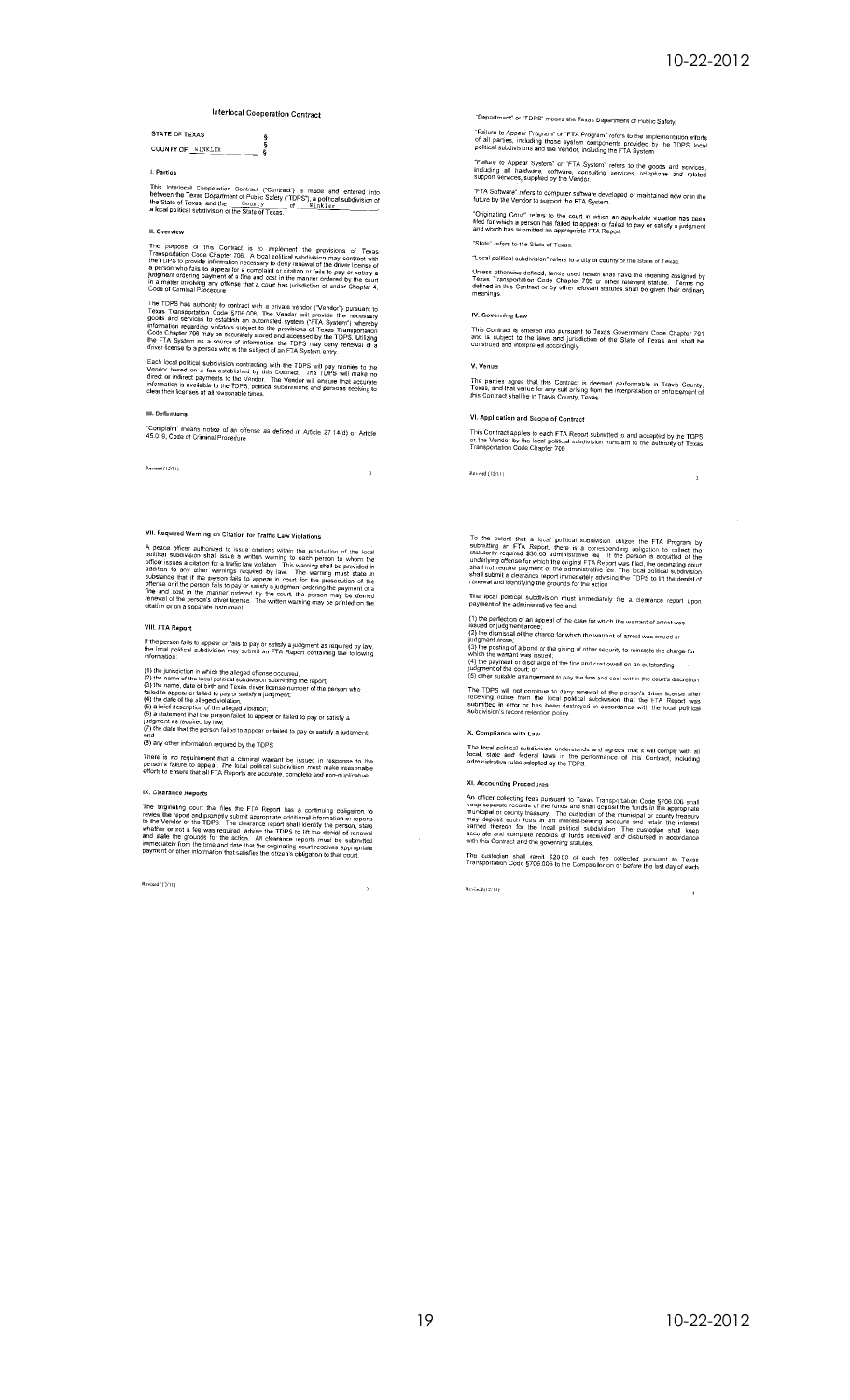calendar quarter and retain \$10.00 of each fee for payment to the Vendor and<br>creditito the general fund of the municipal or county treasury.

#### XII. Payments to Vendor

The TDPS has contracted with OmniBase Sarvices of Texas ("Vendor").<br>corporation organized and incorporated under the laws of the State of Texas, w<br>its principal place of business in Austin, Texas, to assist with the implem

Correspondence to the Vendor may be addressed as follows: OmniBase Services of Texas<br>7320 North Mo Pac Expressway, Suite 310<br>Austin, Texas 78731<br>(512) 346-6511 ext. 100; (512) 346-9312 (fax)

The local political subdivision must pay the Vendor a (ee of \$6.00 per person for each violation which has been reported to the Vendor and for which the local political subdivision has subsequently collected the statistor

The parties agree that payment shall be made by the local political subdivision for<br>the Vendor no later than the fast day of the month following the close of the<br>calendar quarter in which the payment was received by the lo

XIII. Litigation and Indemnity

Revised (12/11)

In the event that the local political subdivision is aware of litigation in which this Contract or Texas Transportation Code Chapter 706 is subject to constitutional, statutory, or common-law challenge, or is struck down b

Each party may participate in the defense of a claim or suit affecting the FTA<br>Program, but no costs or expenses shall be incurred for any party by the other<br>party without written consent

To the extent authorized by law, the local political subdivision City agrees to<br>indemnify and hold harmless the TDPS against any claims, suits, actions,

damages and costs of every nature or description arising out of or resulting from<br>the performance of this Contract, and the local political subdivision City further<br>approximation of this Contract, and the local political

It is the agreement of the parties that any litigation involving the parties to this Contract may not be compromised or settled without the express consent of the TDPS, unless such litigation does not name the TDPS as a pa

This section is subject to the statutory rights and duties of the Attorney General for

XIV. Contract Modification

No modifications, amendments or supplements to, or waivers of, any provision of<br>this Contract shall be valid unless made in writing and executed in the same<br>manner as this Confract.

XV. Soverability

The provision of this Contract is held to be illeged, invisid or unenforceable under<br>present or future laws effective during the term hereof, such provision shall be full<br>preverable. This Contract shall be construed and en

XVI. Multiple Counterparts

This Contract may be executed in a number of identical counterparts, each of<br>which shall be deemed an original for all purposes and all of which constitutes,<br>collectively, one Contract. But, in making proof of this Contrac

XVII. Effective Date of Contract

This Contract shall be in effect from and after the date that the final signature is set forth<br>bolow This Contract shall automatically renew on a yearly basis. However, either party<br>may terminate this Contract upon thirty

Revised (12/11)

t.ocal political subdivision Texas Department of Public Safety **Examplemental surface of Public Safety<br>
The County County County and Complement and Complement County<br>
Problem Service County Service Service Service Service Service Service Service Service Service Service Service Servic** 

Notice is effective upon recept or three days after deposit in the U. S. mail, whichever<br>occurs first. After termination, the local political subdivision has a continuing obligation to<br>report dispositions and collect fees

TEXAS DEPARTMENT OF LOCAL POLITICAL SUBDIVISION\*<br>PUBLIC SAFETY WENTLER COUNTY Sheri Gipson<br>Deputy Administrator Authorized Signature  $\frac{\text{Winkler}}{\text{Time}} \cdot \frac{\text{Country bulge}}{\text{100}} \cdot \ldots$  $$ nate<sup>1</sup>  $\frac{0 \text{ clocker}}{0 \text{ at } 2}$   $\frac{22}{12012}$ 

\*An additional page may be attoched if more than one signature is required to execute<br>this Contract on bohalf of the local political subdivision. Each signature block must<br>contain the person's title and date

A motion was made by Commissioner Neal and seconded by Commissioner Wolf to approve request of Commissioner, Precinct No. 2 to repair county-wide Blackhawk trailer by Tex Trail Service in the amount of \$3,085.50 from budgeted funds; which motion became an order of the Court upon the following vote:

Commissioners Carpenter, Wolf, Neal and Thompson Ayes: Noes: None

A motion was made by Commissioner Neal and seconded by Commissioner Thompson to approve purchase of HP laser system printer, cable and 2-year maintenance in the amount of \$4,023.89 from budgeted funds; which motion became an order of the Court upon the following vote:

Commissioners Carpenter, Wolf, Neal and Thompson Ayes: Noes: **None** 

A motion was made by Commissioner Neal and seconded by Commissioner Wolf to approve payment in the amount of \$20,800.00 to The University of Texas System for caliche for County Road 207 (\$3,000.00) and County Road 205 (\$17,800.00) from lateral road funds; which motion became an order of the Court upon the following vote: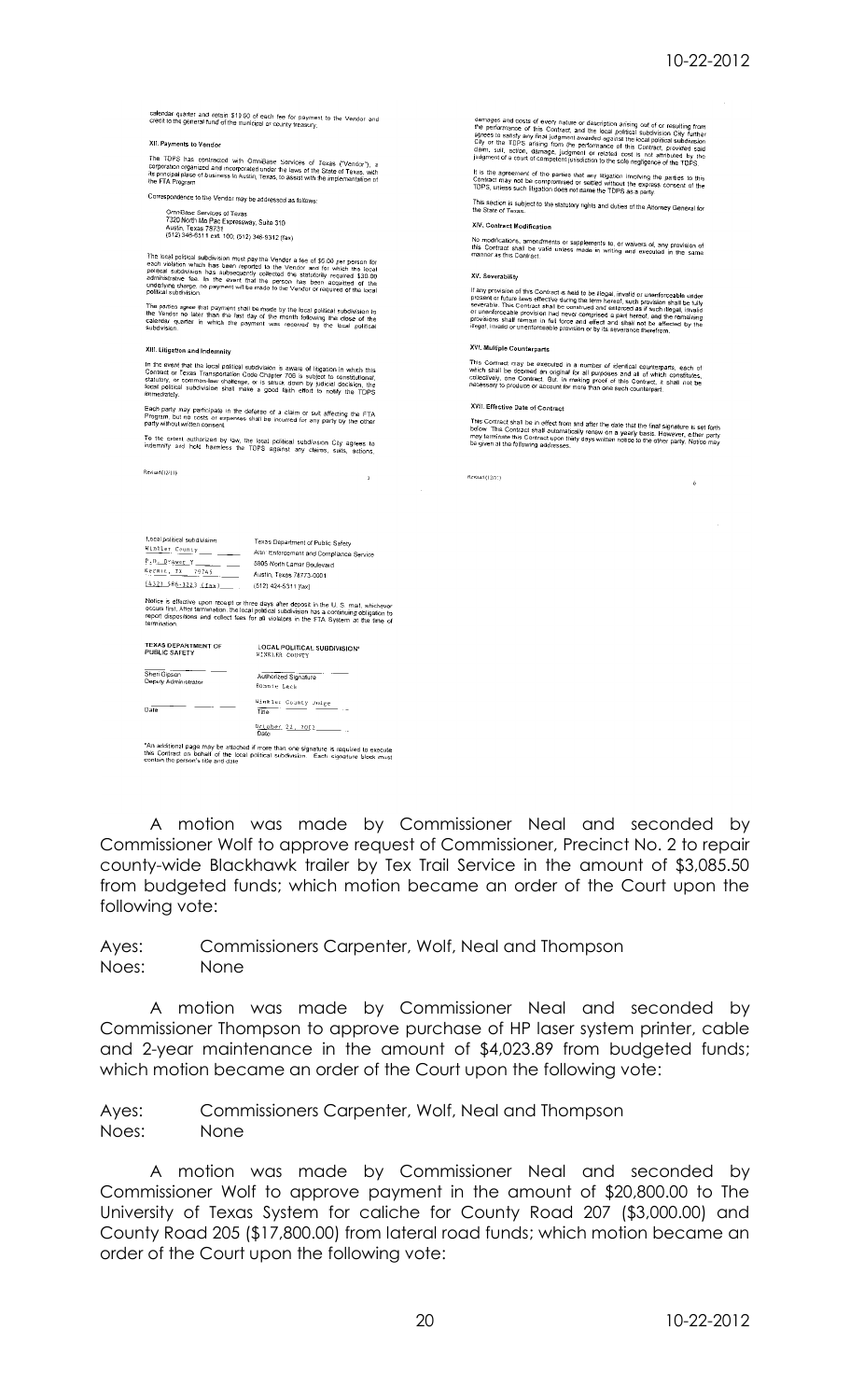Ayes: Commissioners Carpenter, Wolf, Neal and Thompson Noes: None

A motion was made by Commissioner Carpenter and seconded by Commissioner Wolf to approve payment in the amount of \$2,676.67 to Don Wise Transportation Services, Inc. for premix for Precinct No. 1 from lateral road funds; which motion became an order of the Court upon the following vote:

Ayes: Commissioners Carpenter, Wolf, Neal and Thompson Noes: None

A motion was made by Commissioner Neal and seconded by Commissioner Thompson to approve payment in the amount of \$50.00 to State Farm Fire and Casualty Company for surety bond for Sheryl L. Wright, Legal Assistant, County Attorney's Office for period of December 31, 2013 to December 31, 2014 from budgeted funds; which motion became an order of the Court upon the following vote:

Ayes: Commissioners Carpenter, Wolf, Neal and Thompson Noes: None

A motion was made by Commissioner Neal and seconded by Commissioner Thompson to approve payment in the amount of \$50.00 to West Texas County Judges and Commissioners Association for 2013 dues from budgeted funds; which motion became an order of the Court upon the following vote:

Ayes: Commissioners Carpenter, Wolf, Neal and Thompson Noes: None

A motion was made by Commissioner Neal and seconded by Commissioner Thompson to approve payment in the amount of \$2,000.00 to Permian Basin Regional Planning Commission for membership dues for fiscal year 2012-2013 from budgeted funds; which motion became an order of the Court upon the following vote:

Ayes: Commissioners Carpenter, Wolf, Neal and Thompson Noes: None

A motion was made by Commissioner Neal and seconded by Commissioner Thompson to approve payment in the amount of \$28,000.00 to Kermit Motor Company Inc. for 2013 Ford Explorer with police package for Juvenile Probation Officer from contingency funds; which motion became an order of the Court upon the following vote:

Ayes: Commissioners Carpenter, Wolf, Neal and Thompson Noes: None

A motion was made by Commissioner Thompson and seconded by Commissioner Neal to approve payment in the amount of \$7,500.00 to Tyler Technologies, Inc. for Tax Roll Preparation (Data Processing) for County Tax Assessor-Collector from budgeted funds; which motion became an order of the Court upon the following vote: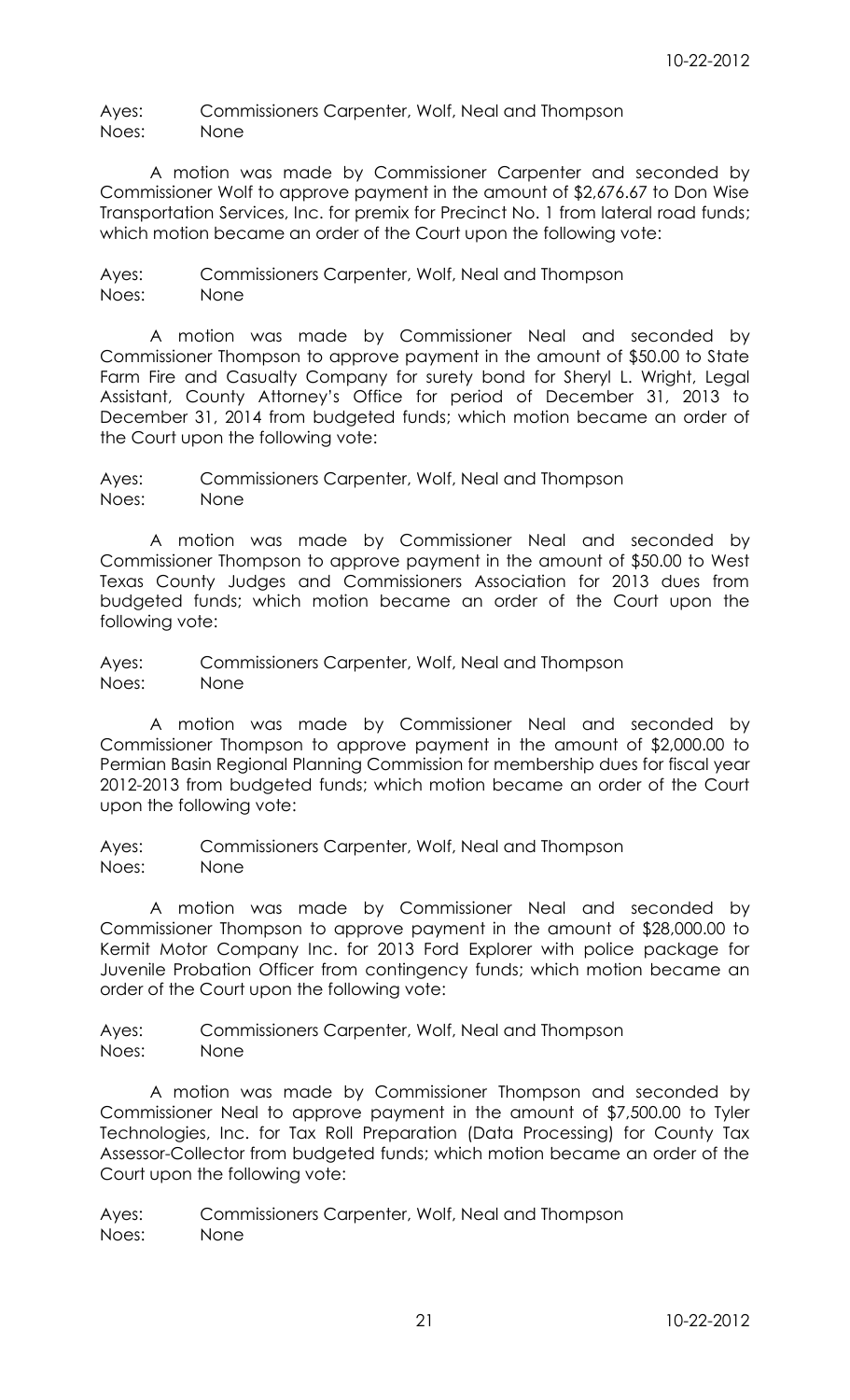Following discussion regarding Christmas float and Courthouse decorations, a motion was made by Commissioner Neal and seconded by Commissioner Carpenter to not participate in the Christmas parade but concentrate on decorating the Courthouse lawn only; which motion became an order of the Court upon the following vote:

Ayes: Commissioners Carpenter, Wolf, Neal and Thompson Noes: None

A motion was made by Commissioner Thompson and seconded by Commissioner Neal to receive Monthly Report of County Treasurer; which motion became an order of the Court upon the following vote:

Ayes: Commissioners Carpenter, Wolf, Neal and Thompson Noes: None

# **WINKLER COUNTY TREASURER'S REPORT**

**EULONDA EVEREST** 

# 30-Sep-12

| Balances                                              | S            | 491,051.43              |
|-------------------------------------------------------|--------------|-------------------------|
| <b>REVENUE DEPOSITS</b><br><i>LESS SERVICE CHARGE</i> | ٠<br>S.<br>S | 1,134,345.85<br>(70.00) |
| <i>LESS BANK ERROR</i>                                |              |                         |

# **Amount Paid**

| ---------------               |    |            |
|-------------------------------|----|------------|
| <b>Accounts Payable</b>       | \$ | 815,441.45 |
| Payroll                       | \$ | 210,815.01 |
| Jury                          | \$ | 372.00     |
| Fica                          | \$ | 129,704.59 |
| <b>Wire Transfers-CSCD</b>    | \$ | 36.46      |
| <b>Child Support</b>          | \$ | 426.46     |
| <b>Wire Transfers-Park</b>    |    |            |
| <b>Wire Transfers-Tx Pool</b> |    |            |
| <b>Wire Transfers-TCDRS</b>   |    |            |
| <b>Tx Dept Crim Justice</b>   |    |            |
| <b>Prognosis Info</b>         |    |            |
| <b>AMOUNT TO BALANCE</b>      | \$ | 468,531.31 |
|                               |    |            |

1,625,327.28 \$ \$ 1,625,327.28

landa Covered

Eulonda Everest, County Treasurer

**STATE OF TEXAS COUNTY OF WINKLER** 

| of | SUBSCRIBED AND SWORN to before me on the<br>2012                                                                                                                                                                                                                                                                                                                              | dav                          |
|----|-------------------------------------------------------------------------------------------------------------------------------------------------------------------------------------------------------------------------------------------------------------------------------------------------------------------------------------------------------------------------------|------------------------------|
|    | ,,,,,,,,,,,,,,,,,,,,,,,,,,,,,,,,<br><b>RENEE TREADWELL</b><br>NOTARY PUBLIC<br><b>V</b><br><b>My Commission</b> Expires 1-30-2015<br>+ <del>2010 11:00 11:00 11:00 11:00 12:00 12:00 12:00 12:00 12:00 12:00 12:00 12:00 12:00 12:00 12:00 12:00 12:00 12:00 12:00 12:00 12:00 12:00 12:00 12:00 12:00 12:00 12:00 12:00 12:00 12:00 12:00 12:00 12:00 12:00 12:00 12:0</del> | <b>Winkler County, Texas</b> |

There were no HVAC project claims or hospital software project claims for the Court to consider at this time.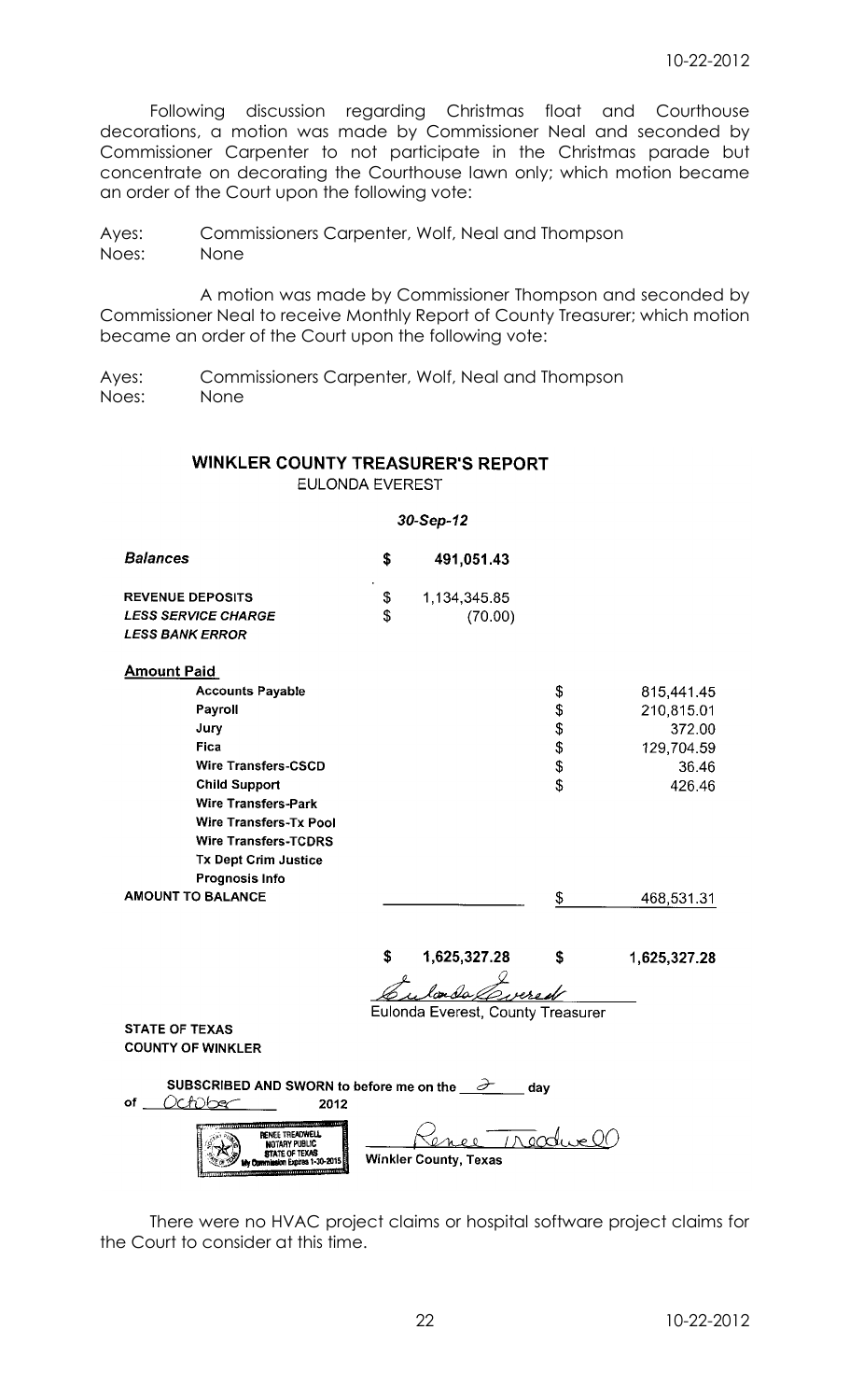A motion was made by Commissioner Thompson and seconded by Commissioner Neal to approve payroll; which motion became an order of the Court upon the following vote:

Ayes: Commissioners Carpenter, Wolf, Neal and Thompson Noes: None

A motion was made by Commissioner Neal and seconded by Commissioner Thompson to approve the following line item adjustment(s):

## **WINKLER COUNTY** LINE ITEM ADJUSTMENTS **OCTOBER 22, 2012**

| ксс                          |                                                 |              |              |
|------------------------------|-------------------------------------------------|--------------|--------------|
| 10-204-080                   | EQUIPMENT                                       | \$1,000.00   |              |
| 10-230-083                   | <b>CONTINGENCY</b>                              |              | \$1,000.00   |
|                              | AMD-CONTINGENCY TO EQUIPMENT APPROVED 10/8/12   |              |              |
|                              |                                                 |              |              |
| <b>COURTHOUSE</b>            |                                                 |              |              |
| 10-203-090                   | MAINTENANCE                                     | \$7,000.00   |              |
| 10-230-083                   | <b>CONTINGENCY</b>                              |              | \$7,000.00   |
|                              | AMD-CONTINGENCY TO MAINTENANCE APPROVED 10/8/12 |              |              |
| <b>JUVENILE PROBATION</b>    |                                                 |              |              |
| 10-243-087                   | DETENTION                                       | Ś<br>700.00  |              |
| 10-243-013                   | LONG PAY                                        |              | \$<br>700.00 |
| AMD-LONG PAY TO DETENTION    |                                                 |              |              |
|                              |                                                 |              |              |
| KCC                          |                                                 |              |              |
| 10-204-090                   | <b>MAINTENANCE</b>                              | \$<br>100.00 |              |
| 10-205-090                   | <b>MAINTENANCE</b>                              |              | Ś<br>100.00  |
|                              | AMD-MAINTENANCE WESTSIDE TO MAINTENANCE KCC     |              |              |
|                              |                                                 |              |              |
| PROBATION DEPT               |                                                 |              |              |
| 10-223-040                   | <b>TELEPHONE</b>                                | Ś<br>300.00  |              |
| 10-223-330                   | <b>ELECTRONIC MONITORING</b>                    |              | Ś<br>300.00  |
| AMD-ELECTRONIC MONITORING    |                                                 |              |              |
| <b>NONDESIGNATED EXPENSE</b> |                                                 |              |              |
| 10-230-025                   | PBRPC PARTICIPATION                             | \$1,000.00   |              |
| 10-230-045                   | <b>LEGAL SERVICES</b>                           |              | \$1,000.00   |
|                              | AMD-LEGAL SERVICES TO PBRPC PARTICIPATION       |              |              |
|                              |                                                 |              |              |
| <b>JUVENILE PROBATION</b>    |                                                 |              |              |
| 10-243-090                   | <b>VEHICLE MAINTENANCE</b>                      | Ś<br>500.00  |              |
| 10-243-013                   | LONG PAY                                        |              | \$<br>500.00 |
|                              | AMD-LONG PAY TO VEHICLE MAINTENANCE             |              |              |
|                              |                                                 |              |              |
| <b>SHERIFF</b>               |                                                 |              |              |
| 10-404-014                   | <b>OVERTIME</b>                                 | \$2,000.00   |              |
| 10-404-071                   | <b>TRAVEL DEPUTY</b>                            |              | \$2,000.00   |
|                              | AMD-TRAVEL DEPUTY TO OVERTIME                   |              |              |

which motion became an order of the Court upon the following vote:

Ayes: Commissioners Carpenter, Wolf, Neal and Thompson Noes: None

There were no budget amendments for the Court to consider at this time.

A motion was made by Commissioner Neal and seconded by Commissioner Thompson to receive the following Monthly Reports from County Officials of fees earned and collected for the month of September, 2012: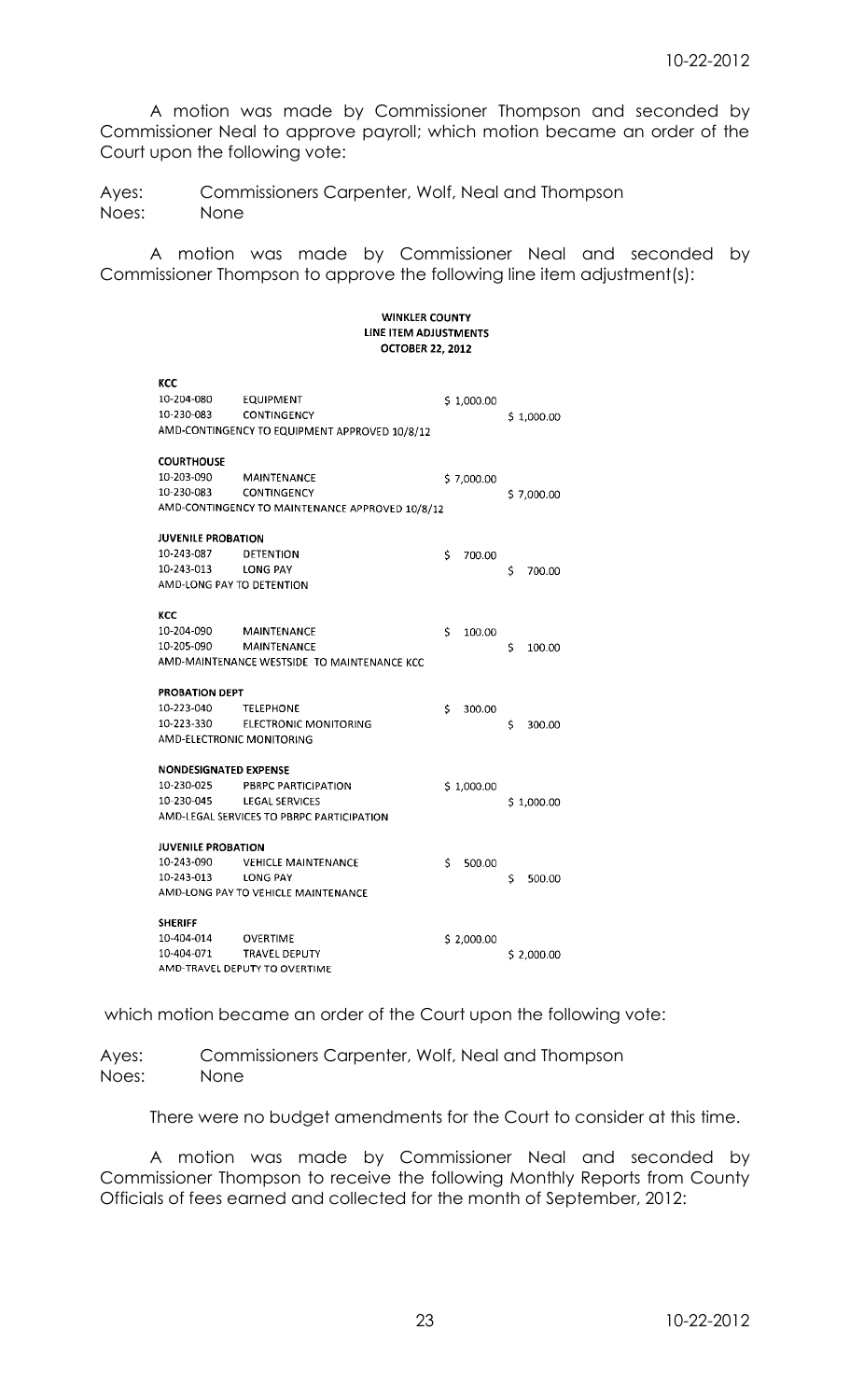|                                                                                                                                                                                                                                      | <b>MONTHLY REPORTS</b>                                                                                           |
|--------------------------------------------------------------------------------------------------------------------------------------------------------------------------------------------------------------------------------------|------------------------------------------------------------------------------------------------------------------|
| For the Month of                                                                                                                                                                                                                     |                                                                                                                  |
|                                                                                                                                                                                                                                      | Date<br>Amount                                                                                                   |
| Sup-Criminal - \$17500 19812<br>Steve Taliaferro, Co Attorney Fee Hot Check Sup Hot                                                                                                                                                  | Received<br>890.                                                                                                 |
|                                                                                                                                                                                                                                      |                                                                                                                  |
|                                                                                                                                                                                                                                      |                                                                                                                  |
|                                                                                                                                                                                                                                      |                                                                                                                  |
|                                                                                                                                                                                                                                      |                                                                                                                  |
|                                                                                                                                                                                                                                      |                                                                                                                  |
|                                                                                                                                                                                                                                      |                                                                                                                  |
|                                                                                                                                                                                                                                      |                                                                                                                  |
|                                                                                                                                                                                                                                      |                                                                                                                  |
| J.R. Carpenter, Commissioner Precinct #1 QR Carpenter                                                                                                                                                                                |                                                                                                                  |
|                                                                                                                                                                                                                                      |                                                                                                                  |
|                                                                                                                                                                                                                                      |                                                                                                                  |
|                                                                                                                                                                                                                                      |                                                                                                                  |
|                                                                                                                                                                                                                                      | Jeanna Willhelm, Auditor Investment Communication of the Communication of the Communication of the Communication |
| Eulonda Everest, Treasurer <b>Antiquistic According to the Control of the Control of the Control of the Control of Control of the Control of Text According to the Control of the Control of the Control of the Control of the C</b> |                                                                                                                  |
|                                                                                                                                                                                                                                      |                                                                                                                  |

which motion became an order of the Court upon the following vote:

Ayes: Commissioners Carpenter, Wolf, Neal and Thompson Noes: None

A motion was made by Commissioner Neal and seconded by Commissioner Thompson to examine and approve bills over \$500.00 and place in line for payment; which motion became an order of the Court upon the following vote:

Ayes: Commissioners Carpenter, Wolf, Neal and Thompson Noes: None

A motion was made by Commissioner Neal and seconded by Commissioner Thompson to approve claims against the County and pay as per list of vouchers submitted; which motion became an order of the Court upon the following vote:

Ayes: Commissioners Carpenter, Wolf, Neal and Thompson Noes: None

A motion was made by Commissioner Neal and seconded by Commissioner Thompson to adjourn the meeting; which motion became an order of the Court upon the following vote: